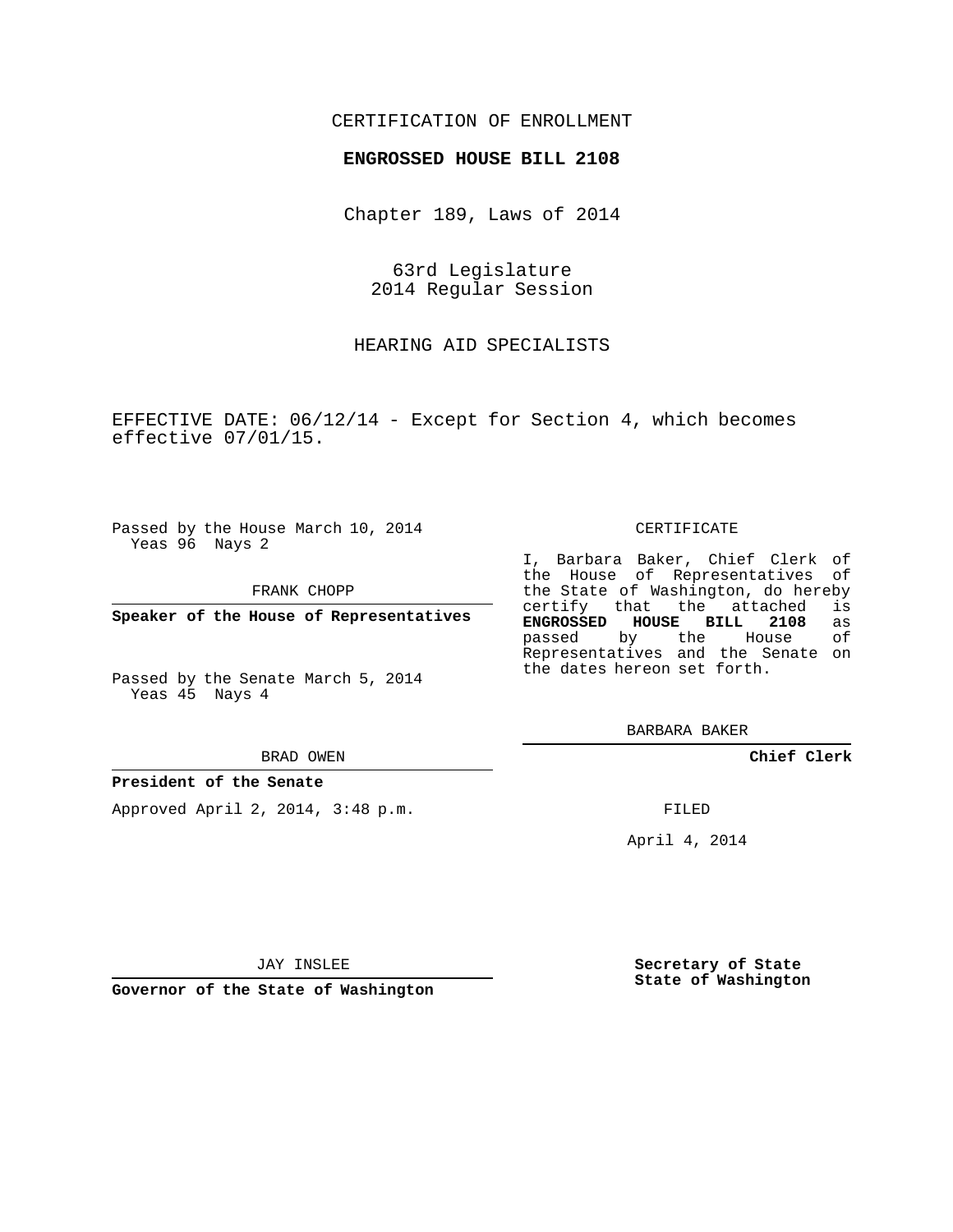## **ENGROSSED HOUSE BILL 2108** \_\_\_\_\_\_\_\_\_\_\_\_\_\_\_\_\_\_\_\_\_\_\_\_\_\_\_\_\_\_\_\_\_\_\_\_\_\_\_\_\_\_\_\_\_

\_\_\_\_\_\_\_\_\_\_\_\_\_\_\_\_\_\_\_\_\_\_\_\_\_\_\_\_\_\_\_\_\_\_\_\_\_\_\_\_\_\_\_\_\_

## AS AMENDED BY THE SENATE

Passed Legislature - 2014 Regular Session

# **State of Washington 63rd Legislature 2014 Regular Session**

**By** Representatives Ross, Moeller, and Johnson

Prefiled 12/04/13. Read first time 01/13/14. Referred to Committee on Health Care & Wellness.

 AN ACT Relating to hearing instrument fitter/dispensers; amending RCW 18.35.010, 18.35.020, 18.35.040, 18.35.050, 18.35.070, 18.35.095, 18.35.100, 18.35.105, 18.35.110, 18.35.140, 18.35.150, 18.35.161, 18.35.185, 18.35.195, 18.35.205, 18.35.240, and 18.35.260; creating a new section; and providing an effective date.

BE IT ENACTED BY THE LEGISLATURE OF THE STATE OF WASHINGTON:

 NEW SECTION. **Sec. 1.** (1) The department of health with the board of hearing and speech, and representatives from the community and technical colleges, must review the opportunity to establish an interim work-based learning permit, or similar apprenticeship opportunity, to provide an additional licensing pathway for hearing aid specialist applicants.

(2) The group shall consider the following areas:

 (a) The opportunity to provide a work-based learning permit for applicants that either have a two-year or four-year degree in a field of study approved by the board from an accredited institution of higher education, or are currently enrolled in a two-year or four-year degree program in a field of study approved by the board in an accredited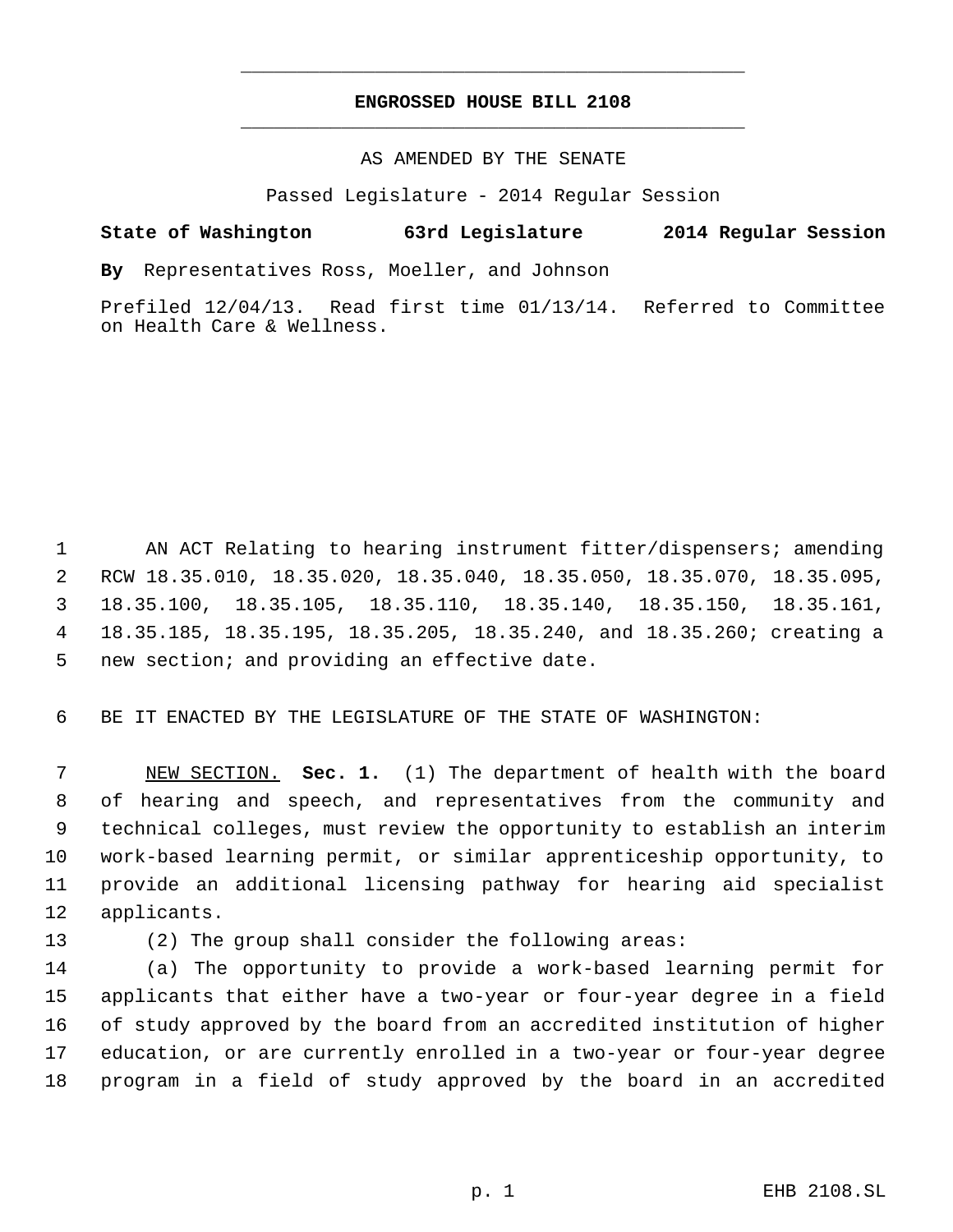institution of higher education with no more than one full-time academic year remaining in his or her course of study;

 (b) The criteria for providing a designation of a board-approved licensed hearing aid specialist or board-approved licensed audiologist to act as the applicant's supervisor;

 (c) The recommended duration of an interim work-based learning permit or apprenticeship;

 (d) Recommendations for a work-based learning permit or apprenticeship and opportunities to offer a program through a partnership with a private business and/or through a partnership with accredited institutions of higher education and a sponsoring private business;

 (e) Recommendations for the learning pathways or academic components that should be required in any work-based learning program, including the specific training elements that must be completed, including, but not limited to, audiometric testing, counseling regarding hearing examinations, hearing instrument selection, ear mold impressions, hearing instrument fitting and follow-up care, and business practices including ethics, regulations, and sanitation and infection control; and

 (f) Recommendations for the direct supervision of a work-based learning permit or apprenticeship, including the number of persons a hearing aid specialist or audiologist may supervise, and other considerations.

 (3) The work group must submit recommendations to the health committees of the legislature by December 1, 2014.

 **Sec. 2.** RCW 18.35.010 and 2009 c 301 s 2 are each amended to read as follows:

 The definitions in this section apply throughout this chapter unless the context clearly requires otherwise.

 (1) "Assistive listening device or system" means an amplification system that is specifically designed to improve the signal to noise ratio for the listener, reduce interference from noise in the background, and enhance hearing levels at a distance by picking up sound from as close to source as possible and sending it directly to the ear of the listener, excluding hearing instruments as defined in this chapter.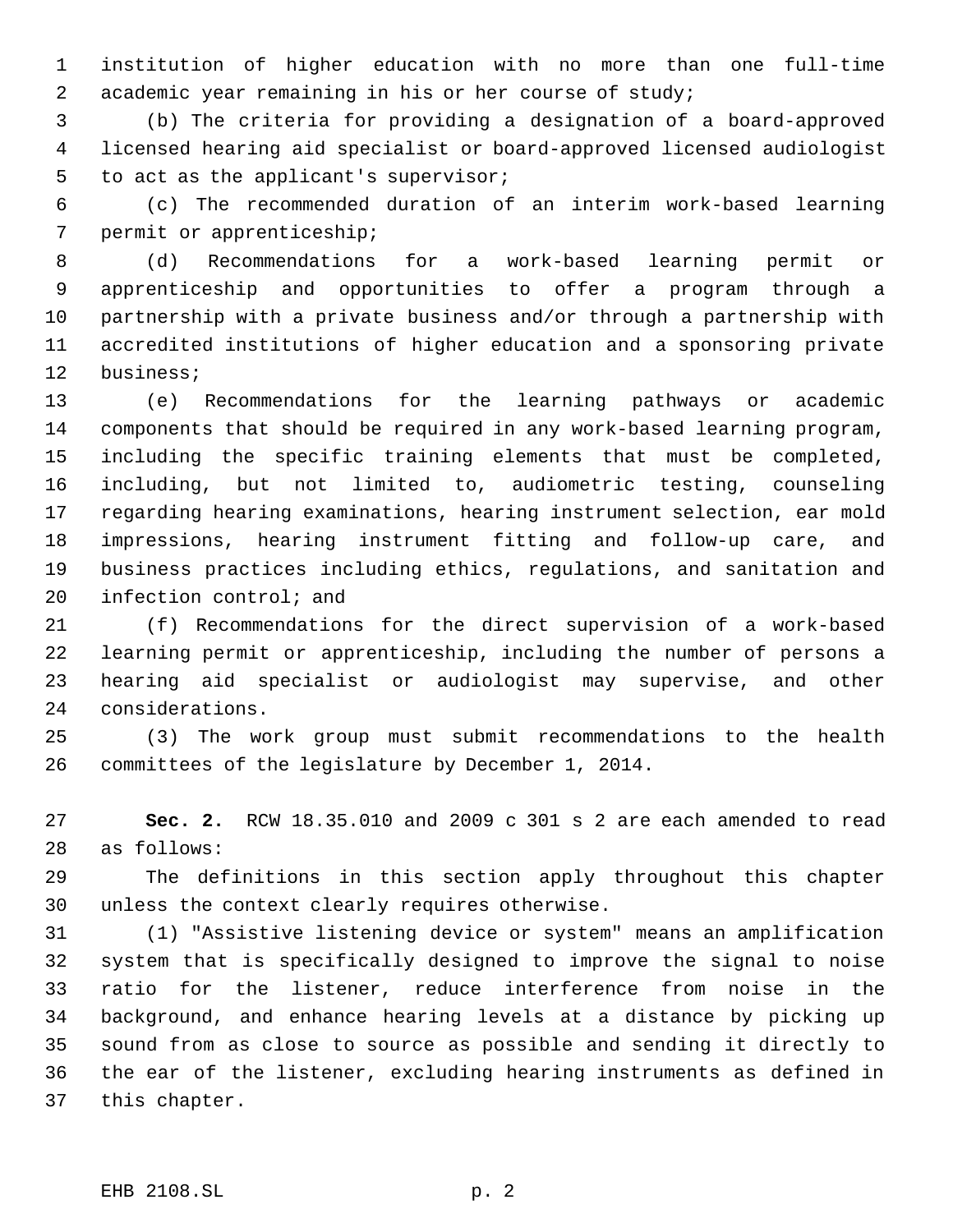(2) "Audiology" means the application of principles, methods, and procedures related to hearing and the disorders of hearing and to related language and speech disorders, whether of organic or nonorganic origin, peripheral or central, that impede the normal process of human communication including, but not limited to, disorders of auditory sensitivity, acuity, function, processing, or vestibular function, the application of aural habilitation, rehabilitation, and appropriate devices including fitting and dispensing of hearing instruments, and cerumen management to treat such disorders.

(3) "Board" means the board of hearing and speech.

(4) "Department" means the department of health.

 (5) "Direct supervision" means the supervising speech-language 13 pathologist, hearing aid specialist, or audiologist is on-site and in view during the procedures or tasks. The board shall develop rules outlining the procedures or tasks allowable under direct supervision.

 (6) "Establishment" means any permanent site housing a person engaging in the practice of fitting and dispensing of hearing 18 instruments by a hearing ((instrument fitter/dispenser)) aid specialist 19 or audiologist; where the client can have personal contact and counsel during the firm's business hours; where business is conducted; and the address of which is given to the state for the purpose of bonding.

 (7) "Facility" means any permanent site housing a person engaging in the practice of speech-language pathology and/or audiology, excluding the sale, lease, or rental of hearing instruments.

 (8) "Fitting and dispensing of hearing instruments" means the sale, lease, or rental or attempted sale, lease, or rental of hearing instruments together with the selection and modification of hearing instruments and the administration of nondiagnostic tests as specified by RCW 18.35.110 and the use of procedures essential to the performance of these functions; and includes recommending specific hearing instrument systems, specific hearing instruments, or specific hearing instrument characteristics, the taking of impressions for ear molds for these purposes, the use of nondiagnostic procedures and equipment to verify the appropriateness of the hearing instrument fitting, and hearing instrument orientation. The fitting and dispensing of hearing instruments as defined by this chapter may be equally provided by a 37 licensed hearing ((instrument-fitter/dispenser)) aid specialist or licensed audiologist.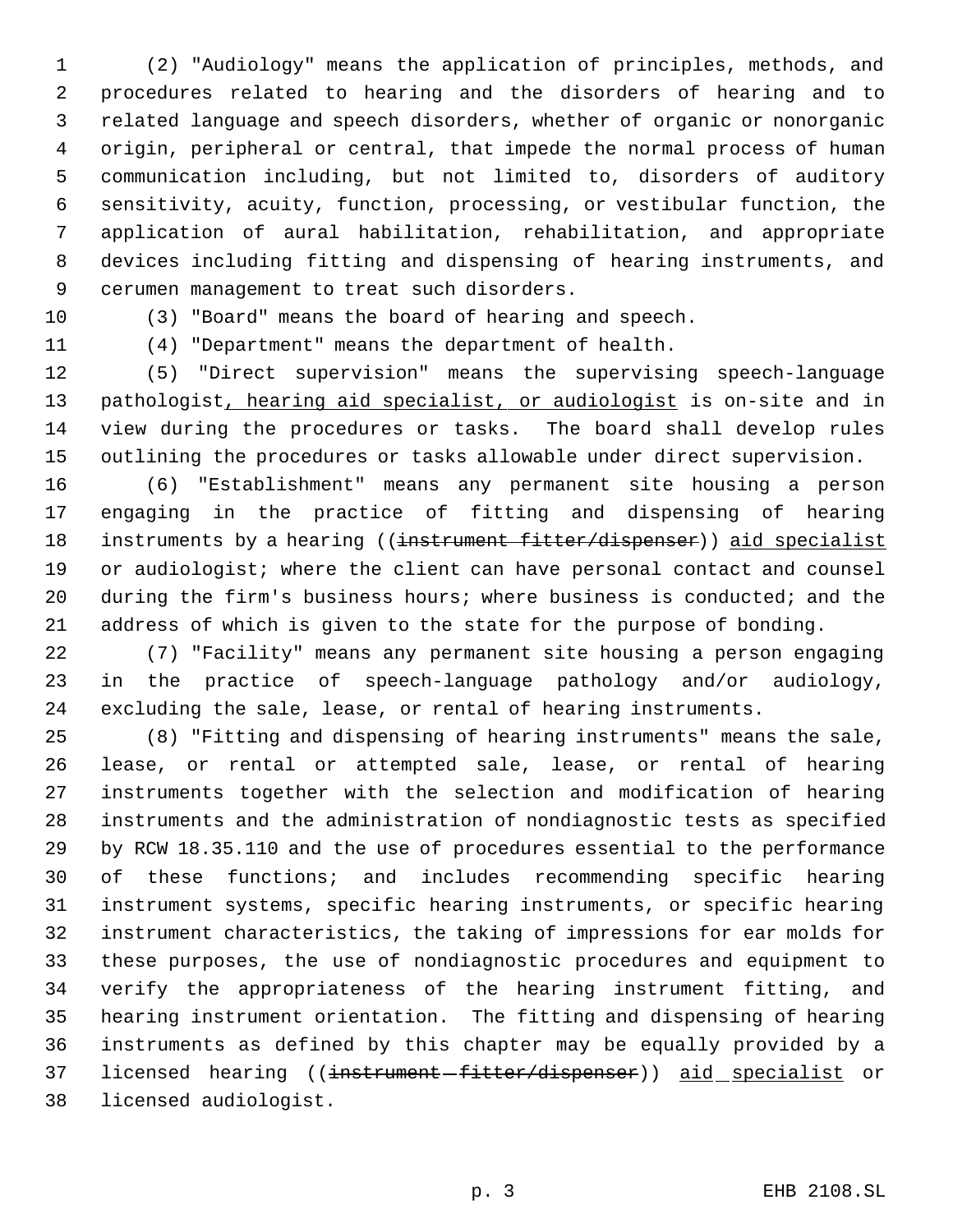1 (9) "Good standing" means a licensed hearing ((instrument 2 fitter/dispenser)) aid specialist, licensed audiologist, licensed speech-language pathologist, or certified speech-language pathology assistant whose license or certification has not been subject to sanctions pursuant to chapter 18.130 RCW or sanctions by other states, territories, or the District of Columbia in the last two years.

 (10) "Hearing aid specialist" means a person who is licensed to 8 engage in the practice of fitting and dispensing of hearing instruments 9 and meets the qualifications of this chapter.

 (11) "Hearing health care professional" means an audiologist or 11 hearing ((instrument fitter/dispenser)) aid specialist licensed under this chapter or a physician specializing in diseases of the ear licensed under chapter 18.71 RCW.

14 ( $(\frac{11}{1})$ ) (12) "Hearing instrument" means any wearable prosthetic instrument or device designed for or represented as aiding, improving, compensating for, or correcting defective human hearing and any parts, attachments, or accessories of such an instrument or device, excluding batteries and cords, ear molds, and assistive listening devices.

 (((12) "Hearing instrument fitter/dispenser" means a person who is licensed to engage in the practice of fitting and dispensing of hearing 21 instruments and meets the qualifications of this chapter.))

 (13) "Indirect supervision" means the procedures or tasks are 23 performed under the speech-language pathologist( $(\frac{1}{s})$ ), the hearing aid 24 specialist, or the audiologist's overall direction and control, but the 25 speech-language pathologist( $(\frac{1}{5})$ ), hearing aid specialist, or audiologist's presence is not required during the performance of the procedures or tasks. The board shall develop rules outlining the procedures or tasks allowable under indirect supervision.

 (14) "Interim permit holder" means a person who holds the permit created under RCW 18.35.060 and who practices under the supervision of 31 a licensed hearing ((<del>instrument fitter/dispenser</del>)) aid specialist, licensed speech-language pathologist, or licensed audiologist.

 (15) "Licensed audiologist" means a person who is licensed by the department to engage in the practice of audiology and meets the qualifications in this chapter.

 (16) "Licensed speech-language pathologist" means a person who is licensed by the department to engage in the practice of speech-language pathology and meets the qualifications of this chapter.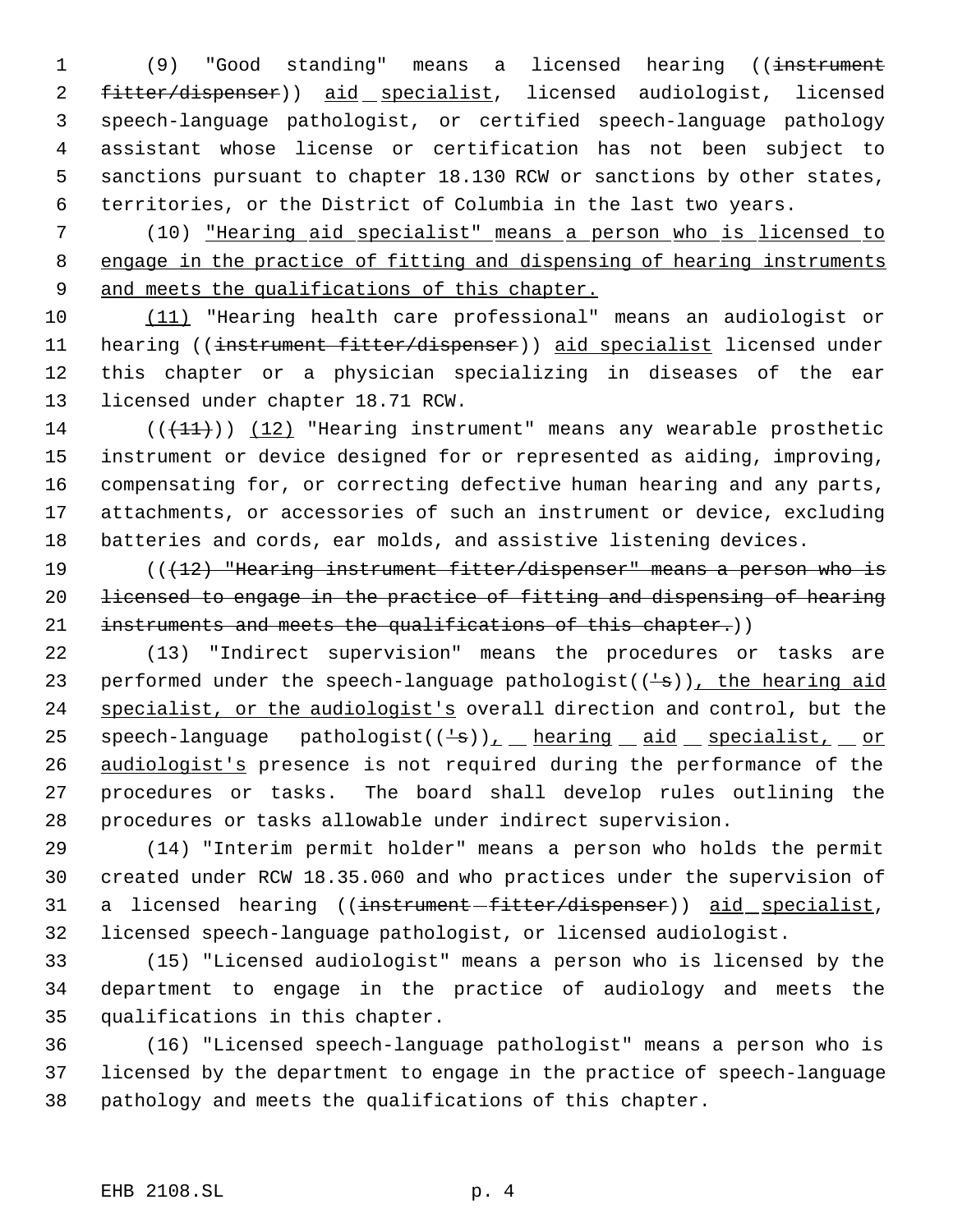(17) "Secretary" means the secretary of health.

 (18) "Speech-language pathology" means the application of principles, methods, and procedures related to the development and disorders, whether of organic or nonorganic origin, that impede oral, pharyngeal, or laryngeal sensorimotor competencies and the normal process of human communication including, but not limited to, disorders and related disorders of speech, articulation, fluency, voice, verbal and written language, auditory comprehension, cognition/communication, and the application of augmentative communication treatment and devices for treatment of such disorders.

 (19) "Speech-language pathology assistant" means a person who is certified by the department to provide speech-language pathology services under the direction and supervision of a licensed speech- language pathologist or speech-language pathologist certified as an educational staff associate by the superintendent of public instruction, and meets all of the requirements of this chapter.

 **Sec. 3.** RCW 18.35.020 and 2006 c 263 s 801 are each amended to read as follows:

 (1) No person shall engage in the fitting and dispensing of hearing instruments or imply or represent that he or she is engaged in the fitting and dispensing of hearing instruments unless he or she is a 22 licensed hearing ((instrument fitter/dispenser)) aid specialist, or a licensed audiologist or holds an interim permit issued by the department as provided in this chapter and is an owner or employee of an establishment that is bonded as provided by RCW 18.35.240. The owner or manager of an establishment that dispenses hearing instruments is responsible under this chapter for all transactions made in the establishment name or conducted on its premises by agents or persons employed by the establishment engaged in fitting and dispensing of hearing instruments. Every establishment that fits and dispenses shall 31 have in its employ at least one licensed hearing ((instrument 32 fitter/dispenser)) aid specialist or licensed audiologist at all times, and shall annually submit proof that all testing equipment at that establishment that is required by the board to be calibrated has been properly calibrated.

 (2) Effective January 1, 2003, no person shall engage in the practice of audiology or imply or represent that he or she is engaged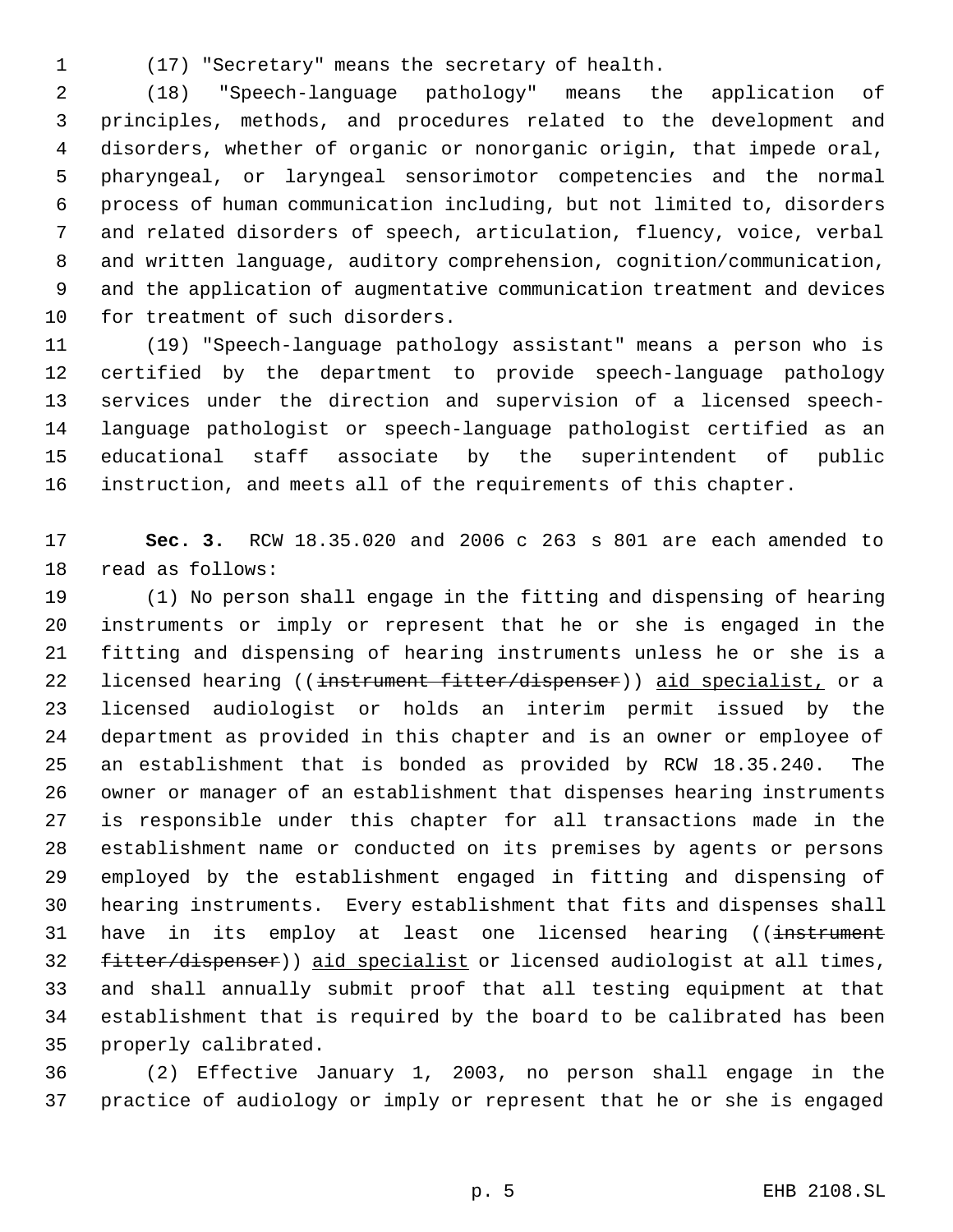in the practice of audiology unless he or she is a licensed audiologist or holds an audiology interim permit issued by the department as provided in this chapter. Audiologists who are certified as educational staff associates by the Washington professional educator standards board are excluded unless they elect to become licensed under this chapter. However, a person certified by the state board of education as an educational staff associate who practices outside the school setting must be a licensed audiologist.

 (3) Effective January 1, 2003, no person shall engage in the practice of speech-language pathology or imply or represent that he or she is engaged in the practice of speech-language pathology unless he or she is a licensed speech-language pathologist or holds a speech- language pathology interim permit issued by the department as provided in this chapter. Speech-language pathologists who are certified as educational staff associates by the state board of education are excluded unless they elect to become licensed under this chapter. However, a person certified by the state board of education as an educational staff associate who practices outside the school setting must be a licensed speech-language pathologist.

 **Sec. 4.** RCW 18.35.040 and 2009 c 301 s 3 are each amended to read as follows:

22 (1) An applicant for licensure as a hearing ((instrument 23 fitter/dispenser)) aid specialist must have the following minimum qualifications and shall pay a fee determined by the secretary as provided in RCW 43.70.250. An applicant shall be issued a license under the provisions of this chapter if the applicant has not committed unprofessional conduct as specified by chapter 18.130 RCW, and:

28 (a)(i) Satisfactorily completes the hearing ((instrument 29 fitter/dispenser)) aid specialist examination required by this chapter; and

(ii) Satisfactorily completes:

 (A) A minimum of a two-year degree program in hearing ((instrument 33 fitter/dispenser)) aid specialist instruction. The program must be approved by the board;

 (B) A two-year or four-year degree in a field of study approved by the board from an accredited institution, a nine-month board-approved certificate program offered by a board-approved hearing aid specialist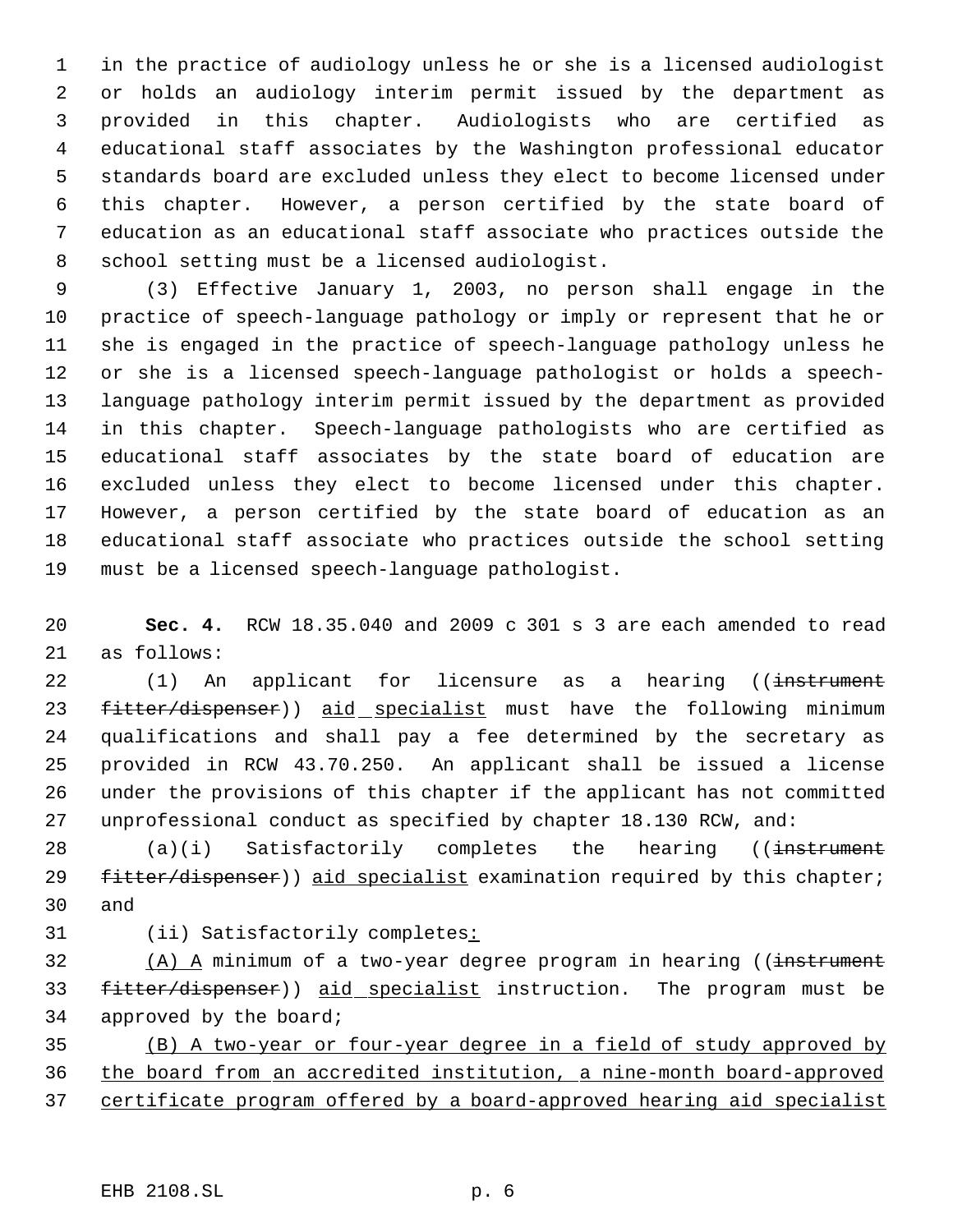1 program and the practical examination approved by the board. The practical examination must be given at least quarterly, as determined 3 by the board. The department may hire licensed industry experts approved by the board to proctor the examination; or

 (b) Holds a current, unsuspended, unrevoked license from another jurisdiction if the standards for licensing in such other jurisdiction are substantially equivalent to those prevailing in this state as provided in (a) of this subsection; or

 (c)(i) Holds a current, unsuspended, unrevoked license from another jurisdiction, has been actively practicing as a licensed hearing aid 11 ((fitter/dispenser)) specialist in another jurisdiction for at least forty-eight of the last sixty months, and submits proof of completion of advance certification from either the international hearing society 14 or the national board for certification in hearing instrument sciences; and

16 (ii) Satisfactorily completes the hearing ((<del>instrument</del> 17 fitter/dispenser)) aid specialist examination required by this chapter or a substantially equivalent examination approved by the board.

 The applicant must present proof of qualifications to the board in the manner and on forms prescribed by the secretary and proof of completion of a minimum of four clock hours of AIDS education and training pursuant to rules adopted by the board.

 (2)(a) An applicant for licensure as a speech-language pathologist or audiologist must have the following minimum qualifications:

 (i) Has not committed unprofessional conduct as specified by the 26 uniform disciplinary act;

 (ii) Has a master's degree or the equivalent, or a doctorate degree or the equivalent, from a program at a board-approved institution of higher learning, which includes completion of a supervised clinical practicum experience as defined by rules adopted by the board; and

 (iii) Has completed postgraduate professional work experience approved by the board.

 (b) All qualified applicants must satisfactorily complete the speech-language pathology or audiology examinations required by this chapter.

 (c) The applicant must present proof of qualifications to the board in the manner and on forms prescribed by the secretary and proof of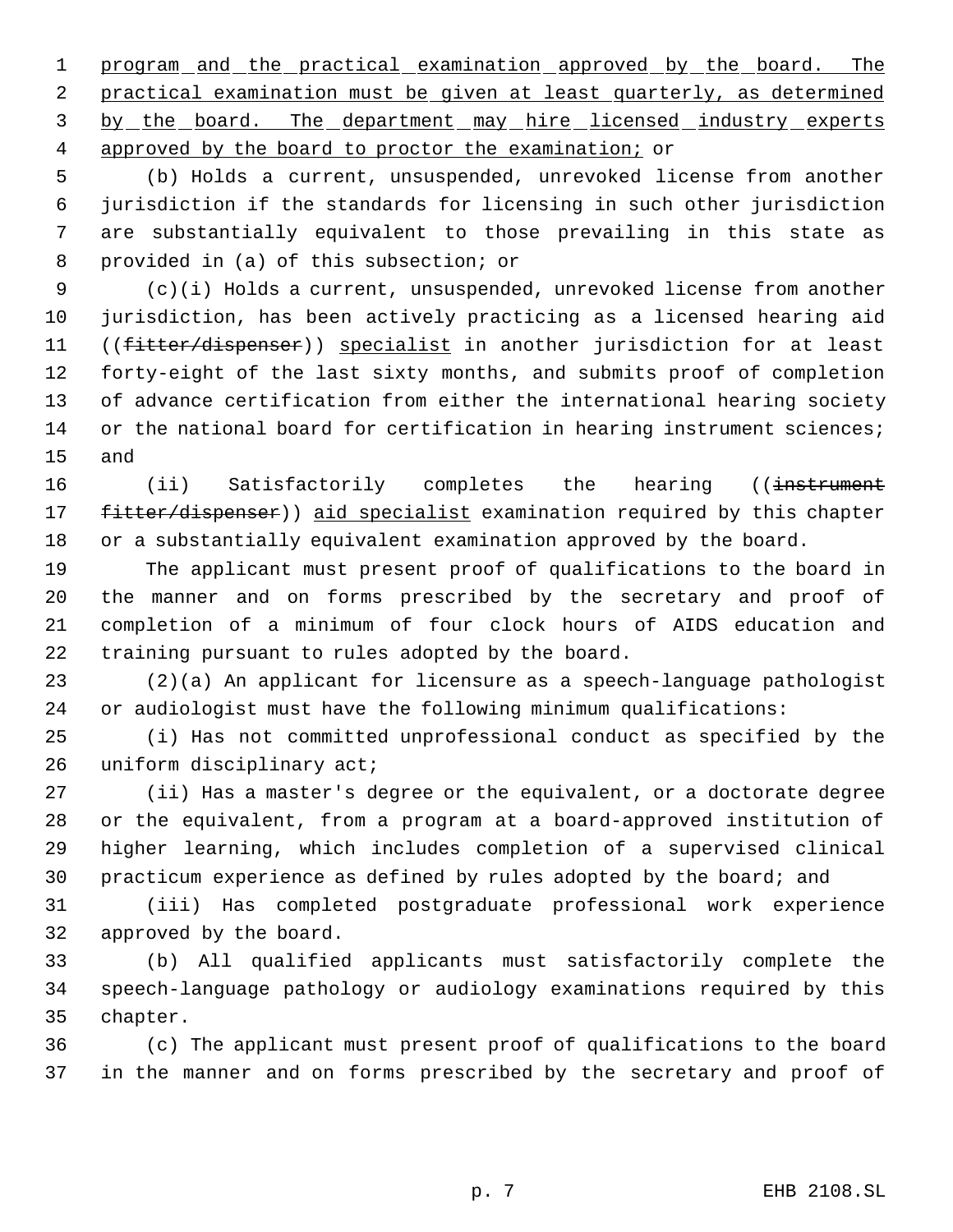completion of a minimum of four clock hours of AIDS education and training pursuant to rules adopted by the board.

 (3) An applicant for certification as a speech-language pathology assistant shall pay a fee determined by the secretary as provided in RCW 43.70.250 and must have the following minimum qualifications:

 (a) An associate of arts or sciences degree, or a certificate of proficiency, from a speech-language pathology assistant program from an institution of higher education that is approved by the board, as is evidenced by the following:

 (i) Transcripts showing forty-five quarter hours or thirty semester hours of speech-language pathology coursework; and

 (ii) Transcripts showing forty-five quarter hours or thirty semester hours of general education credit; or

 (b) A bachelor of arts or bachelor of sciences degree, as evidenced by transcripts, from a speech, language, and hearing program from an institution of higher education that is approved by the board.

 **Sec. 5.** RCW 18.35.050 and 2002 c 310 s 5 are each amended to read as follows:

 Except as otherwise provided in this chapter an applicant for license shall appear at a time and place and before such persons as the department may designate to be examined by written or practical tests, 22 or both. Examinations in hearing ((instrument fitting/dispensing)) aid specialist, speech-language pathology, and audiology shall be held within the state at least once a year. The examinations shall be reviewed annually by the board and the department, and revised as necessary. The examinations shall include appropriate subject matter to ensure the competence of the applicant. Nationally recognized examinations in the fields of fitting and dispensing of hearing instruments, speech-language pathology, and audiology may be used to determine if applicants are qualified for licensure. An applicant who fails an examination may apply for reexamination upon payment of a 32 reexamination fee. The hearing ((instrument fitting/dispensing)) aid 33 specialist reexamination fee for hearing ((instrument fitter/dispensers)) aid specialists and audiologists shall be set by the secretary under RCW 43.70.250.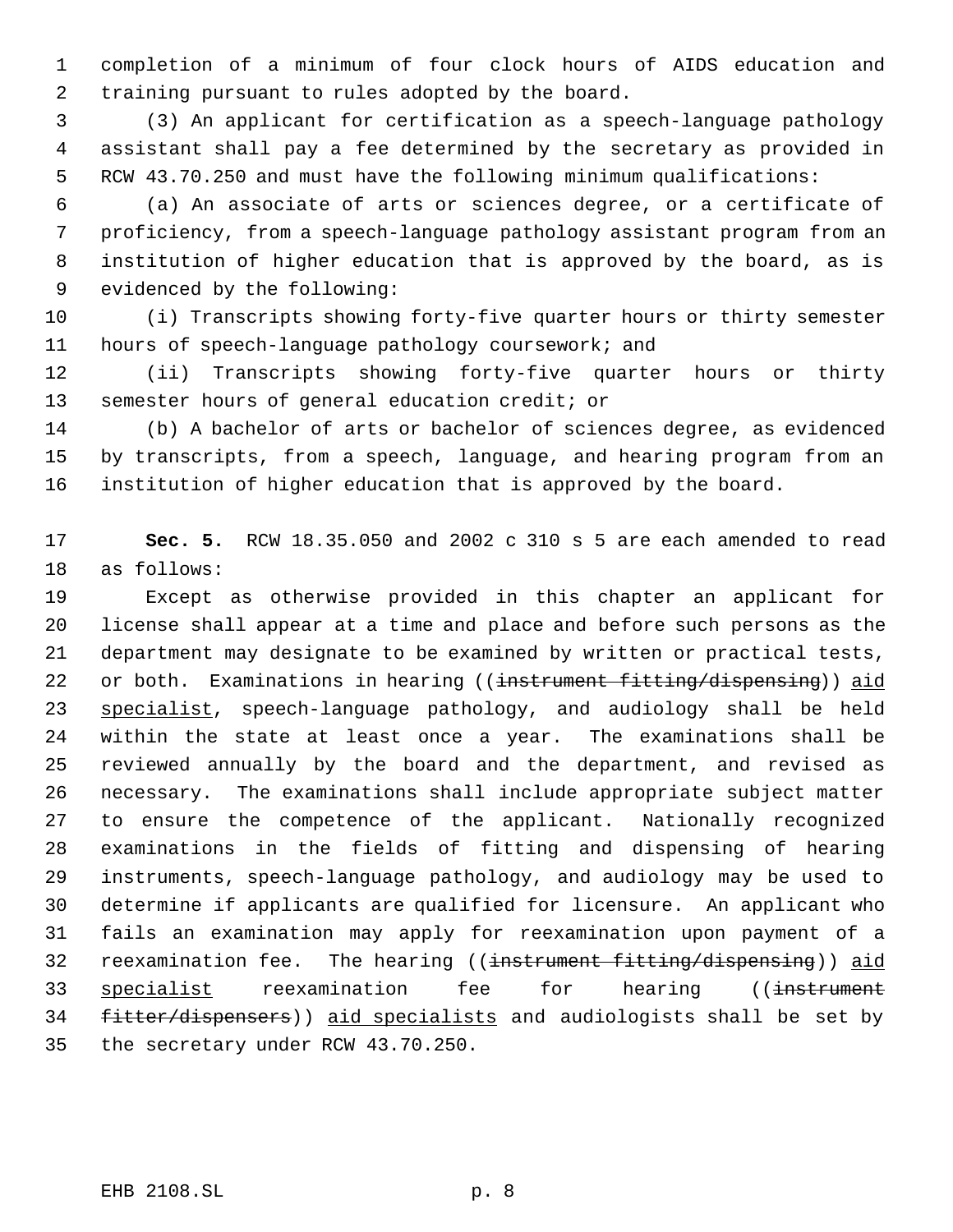**Sec. 6.** RCW 18.35.070 and 1996 c 200 s 8 are each amended to read as follows: 3 The hearing ((instrument fitter/dispenser)) aid specialist written or practical examination, or both, provided in RCW 18.35.050 shall consist of: (1) Tests of knowledge in the following areas as they pertain to the fitting of hearing instruments: 8 (a) Basic physics of sound; (b) The human hearing mechanism, including the science of hearing and the causes and rehabilitation of abnormal hearing and hearing disorders; and (c) Structure and function of hearing instruments. (2) Tests of proficiency in the following areas as they pertain to the fitting of hearing instruments: (a) Pure tone audiometry, including air conduction testing and bone conduction testing; (b) Live voice or recorded voice speech audiometry, including speech reception threshold testing and speech discrimination testing; (c) Effective masking; (d) Recording and evaluation of audiograms and speech audiometry to determine hearing instrument candidacy; (e) Selection and adaptation of hearing instruments and testing of hearing instruments; and (f) Taking ear mold impressions. (3) Evidence of knowledge regarding the medical and rehabilitation facilities for children and adults that are available in the area served. (4) Evidence of knowledge of grounds for revocation or suspension of license under the provisions of this chapter. (5) Any other tests as the board may by rule establish. **Sec. 7.** RCW 18.35.095 and 2009 c 301 s 4 are each amended to read as follows: 33 (1) A hearing ((<del>instrument fitter/dispenser</del>)) aid specialist licensed under this chapter and not actively practicing may be placed on inactive status by the department at the written request of the licensee. The board shall define by rule the conditions for inactive status licensure. In addition to the requirements of RCW 43.24.086,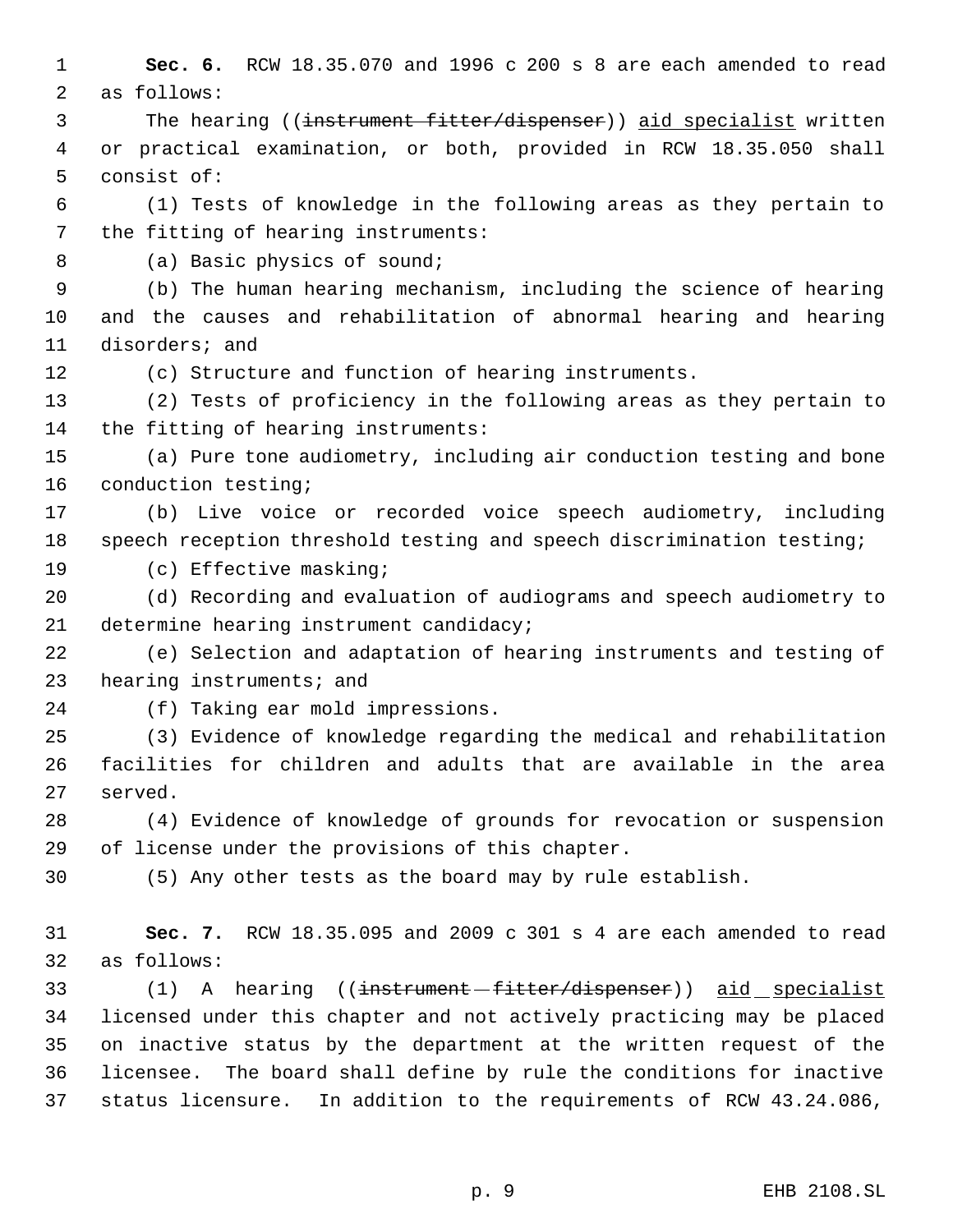the licensing fee for a licensee on inactive status shall be directly related to the costs of administering an inactive license by the department. A hearing ((instrument fitter/dispenser)) aid specialist on inactive status may be voluntarily placed on active status by notifying the department in writing, paying the remainder of the licensing fee for the licensing year, and complying with subsection (2) of this section.

8 (2) Hearing ((instrument fitter/dispenser)) aid specialist inactive licensees applying for active licensure shall comply with the following: A licensee who has not fitted or dispensed hearing instruments for more than five years from the expiration of the licensee's full fee license shall retake the practical or the written, 13 or both, hearing ((instrument -fitter/dispenser)) aid specialist examinations required under this chapter and other requirements as determined by the board. Persons who have inactive status in this state but who are actively licensed and in good standing in any other 17 state shall not be required to take the hearing ((instrument 18 fitter/dispenser)) aid specialist practical examination, but must submit an affidavit attesting to their knowledge of the current Washington Administrative Code rules and Revised Code of Washington statutes pertaining to the fitting and dispensing of hearing instruments.

 (3) A speech-language pathologist or audiologist licensed under this chapter, or a speech-language pathology assistant certified under this chapter, and not actively practicing either speech-language pathology or audiology may be placed on inactive status by the department at the written request of the license or certification holder. The board shall define by rule the conditions for inactive status licensure or certification. In addition to the requirements of RCW 43.24.086, the fee for a license or certification on inactive status shall be directly related to the cost of administering an inactive license or certification by the department. A person on inactive status may be voluntarily placed on active status by notifying the department in writing, paying the remainder of the fee for the year, and complying with subsection (4) of this section.

 (4) Speech-language pathologist, speech-language pathology assistant, or audiologist inactive license or certification holders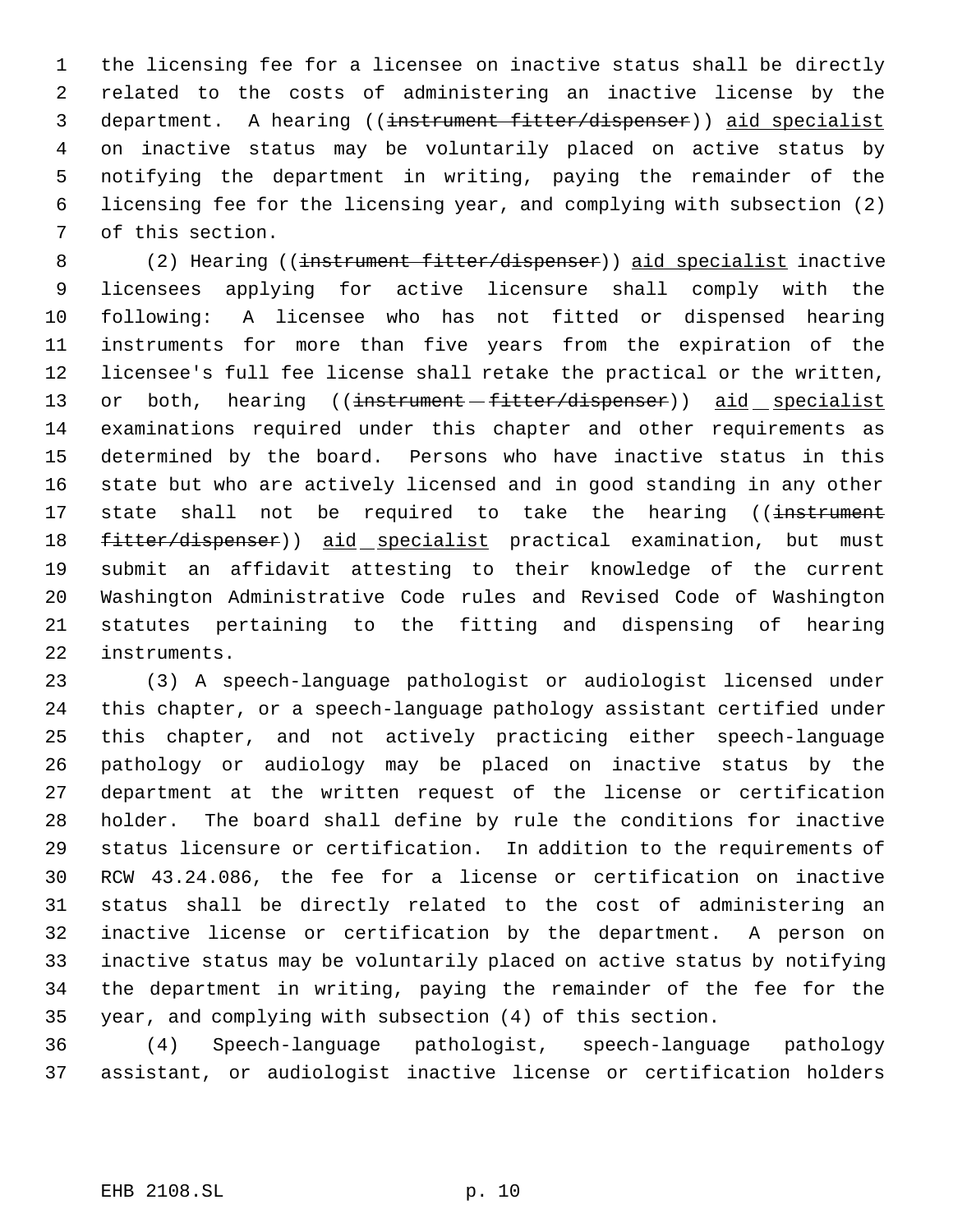applying for active licensure or certification shall comply with requirements set forth by the board, which may include completion of continuing competency requirements and taking an examination.

 **Sec. 8.** RCW 18.35.100 and 2002 c 310 s 10 are each amended to read as follows:

 (1) Every hearing ((instrument fitter/dispenser)) aid specialist, audiologist, speech-language pathologist, or interim permit holder, who is regulated under this chapter, shall notify the department in writing of the regular address of the place or places in the state of Washington where the person practices or intends to practice more than twenty consecutive business days and of any change thereof within ten days of such change. Failure to notify the department in writing shall be grounds for suspension or revocation of the license or interim permit.

 (2) The department shall keep a record of the places of business of persons who hold licenses or interim permits.

 (3) Any notice required to be given by the department to a person who holds a license or interim permit may be given by mailing it to the address of the last establishment or facility of which the person has notified the department, except that notice to a licensee or interim permit holder of proceedings to deny, suspend, or revoke the license or interim permit shall be by certified or registered mail or by means authorized for service of process.

 **Sec. 9.** RCW 18.35.105 and 2002 c 310 s 11 are each amended to read as follows:

 Each licensee and interim permit holder under this chapter shall keep records of all services rendered for a minimum of three years. These records shall contain the names and addresses of all persons to 29 whom services were provided. Hearing ((instrument fitter/dispensers)) aid specialists, audiologists, and interim permit holders shall also record the date the hearing instrument warranty expires, a description of the services and the dates the services were provided, and copies of any contracts and receipts. All records, as required pursuant to this chapter or by rule, shall be owned by the establishment or facility and shall remain with the establishment or facility in the event the licensee changes employment. If a contract between the establishment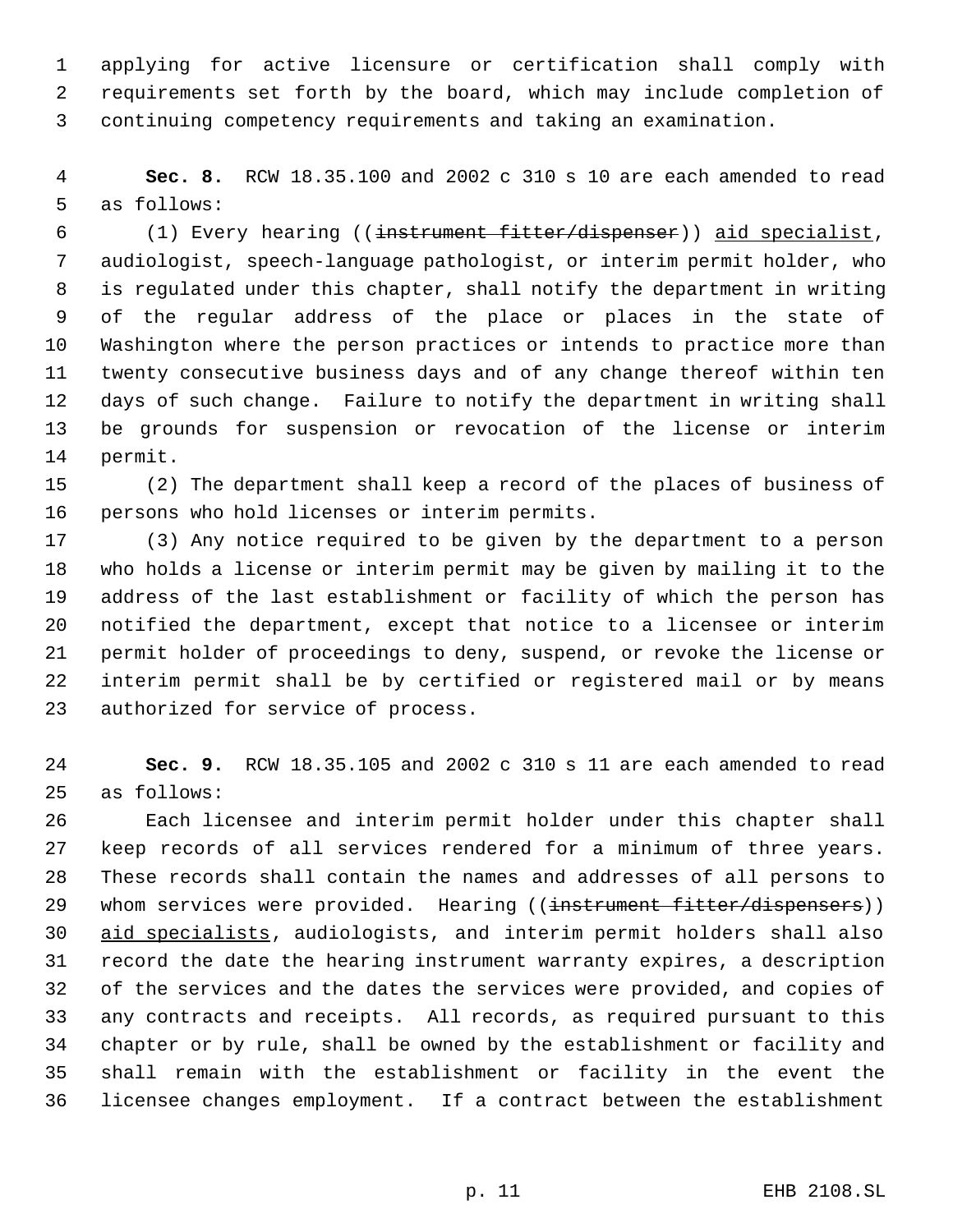or facility and the licensee provides that the records are to remain with the licensee, copies of such records shall be provided to the establishment or facility.

 **Sec. 10.** RCW 18.35.110 and 2002 c 310 s 12 are each amended to read as follows:

 In addition to causes specified under RCW 18.130.170 and 18.130.180, any person licensed or holding an interim permit under this chapter may be subject to disciplinary action by the board for any of the following causes:

 (1) For unethical conduct in dispensing hearing instruments. Unethical conduct shall include, but not be limited to:

 (a) Using or causing or promoting the use of, in any advertising matter, promotional literature, testimonial, guarantee, warranty, label, brand, insignia, or any other representation, however disseminated or published, which is false, misleading or deceptive;

 (b) Failing or refusing to honor or to perform as represented any representation, promise, agreement, or warranty in connection with the 18 promotion, sale, dispensing, or fitting of the hearing instrument;

 (c) Advertising a particular model, type, or kind of hearing instrument for sale which purchasers or prospective purchasers responding to the advertisement cannot purchase or are dissuaded from purchasing and where it is established that the purpose of the advertisement is to obtain prospects for the sale of a different model, type, or kind than that advertised;

(d) Falsifying hearing test or evaluation results;

 (e)(i) Whenever any of the following conditions are found or should have been found to exist either from observations by the licensee or interim permit holder or on the basis of information furnished by the prospective hearing instrument user prior to fitting and dispensing a hearing instrument to any such prospective hearing instrument user, failing to advise that prospective hearing instrument user in writing that the user should first consult a licensed physician specializing in diseases of the ear or if no such licensed physician is available in the community then to any duly licensed physician:

 (A) Visible congenital or traumatic deformity of the ear, including perforation of the eardrum;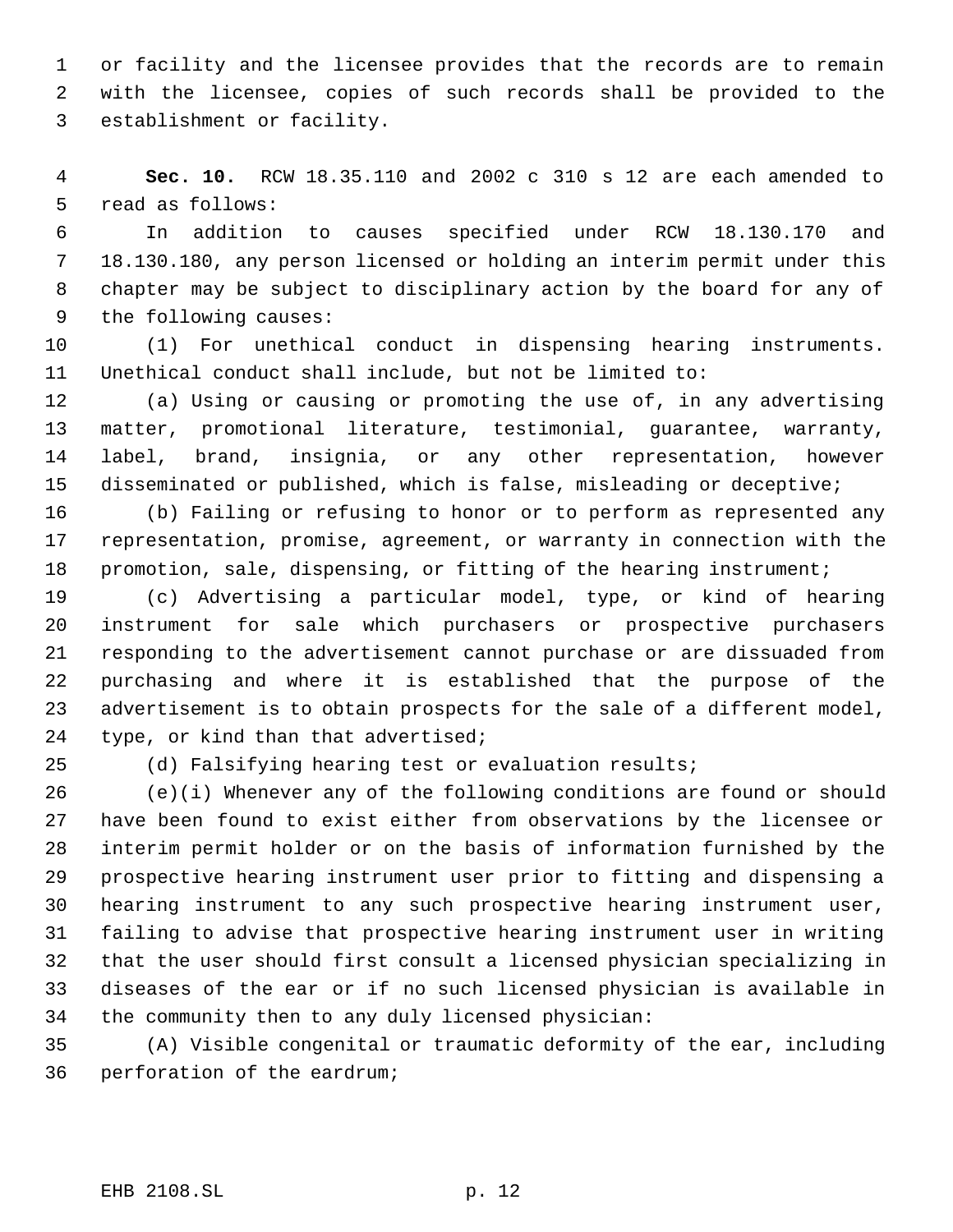(B) History of, or active drainage from the ear within the previous ninety days;

 (C) History of sudden or rapidly progressive hearing loss within the previous ninety days;

(D) Acute or chronic dizziness;

(E) Any unilateral hearing loss;

 (F) Significant air-bone gap when generally acceptable standards have been established as defined by the food and drug administration;

 (G) Visible evidence of significant cerumen accumulation or a foreign body in the ear canal;

(H) Pain or discomfort in the ear; or

 (I) Any other conditions that the board may by rule establish. It is a violation of this subsection for any licensee or that licensee's employees and putative agents upon making such required referral for medical opinion to in any manner whatsoever disparage or discourage a prospective hearing instrument user from seeking such medical opinion prior to the fitting and dispensing of a hearing instrument. No such referral for medical opinion need be made by any licensed hearing ((instrument fitter/dispenser)) aid specialist, licensed audiologist, or interim permit holder in the instance of replacement only of a hearing instrument which has been lost or damaged beyond repair within twelve months of the date of purchase. The licensed hearing ((instrument fitter/dispenser)) aid specialist, licensed audiologist, or interim permit holder or their employees or putative agents shall obtain a signed statement from the hearing instrument user documenting the waiver of medical clearance and the waiver shall inform the prospective user that signing the waiver is not in the user's best 28 health interest: PROVIDED, That the licensed hearing ((instrument 29 fitter/dispenser)) aid specialist, licensed audiologist, or interim permit holder shall maintain a copy of either the physician's statement showing that the prospective hearing instrument user has had a medical evaluation within the previous six months or the statement waiving medical evaluation, for a period of three years after the purchaser's receipt of a hearing instrument. Nothing in this section required to be performed by a licensee or interim permit holder shall mean that the licensee or interim permit holder is engaged in the diagnosis of illness or the practice of medicine or any other activity prohibited under the laws of this state;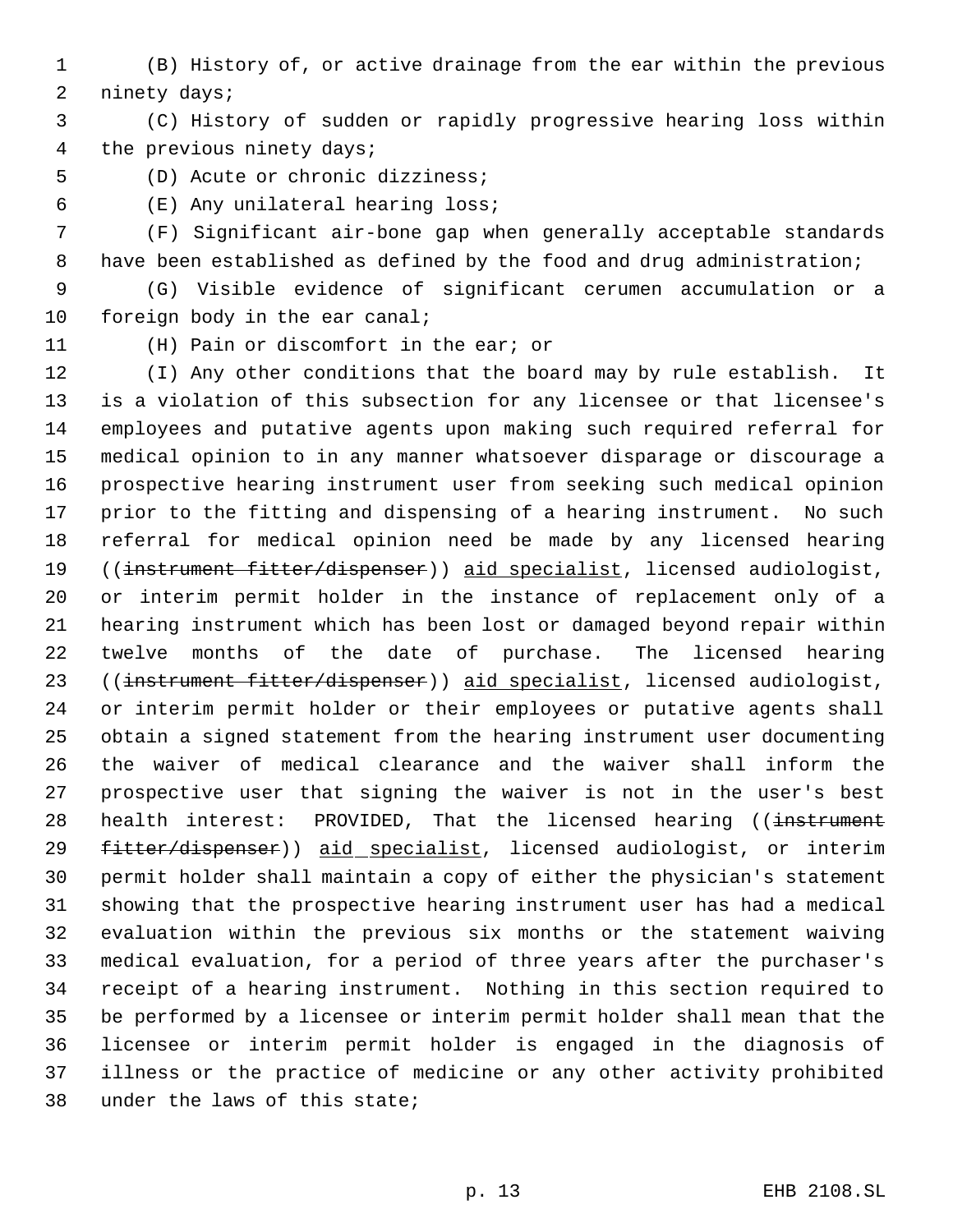(ii) Fitting and dispensing a hearing instrument to any person under eighteen years of age who has not been examined and cleared for hearing instrument use within the previous six months by a physician specializing in otolaryngology except in the case of replacement instruments or except in the case of the parents or guardian of such person refusing, for good cause, to seek medical opinion: PROVIDED, That should the parents or guardian of such person refuse, for good 8 cause, to seek medical opinion, the licensed hearing ((instrument 9 fitter/dispenser)) aid specialist or licensed audiologist shall obtain from such parents or guardian a certificate to that effect in a form as prescribed by the department;

 (iii) Fitting and dispensing a hearing instrument to any person under eighteen years of age who has not been examined by an audiologist who holds at least a master's degree in audiology for recommendations during the previous six months, without first advising such person or his or her parents or guardian in writing that he or she should first consult an audiologist who holds at least a master's degree in audiology, except in cases of hearing instruments replaced within twelve months of their purchase;

 (f) Representing that the services or advice of a person licensed to practice medicine and surgery under chapter 18.71 RCW or osteopathic medicine and surgery under chapter 18.57 RCW or of a clinical audiologist will be used or made available in the selection, fitting, adjustment, maintenance, or repair of hearing instruments when that is not true, or using the word "doctor," "clinic," or other like words, abbreviations, or symbols which tend to connote a medical or osteopathic medicine and surgery profession when such use is not accurate;

(g) Permitting another to use his or her license or interim permit;

 (h) Stating or implying that the use of any hearing instrument will restore normal hearing, preserve hearing, prevent or retard progression of a hearing impairment, or any other false, misleading, or medically or audiologically unsupportable claim regarding the efficiency of a hearing instrument;

 (i) Representing or implying that a hearing instrument is or will be "custom-made," "made to order," "prescription made," or in any other sense specially fabricated for an individual when that is not the case; or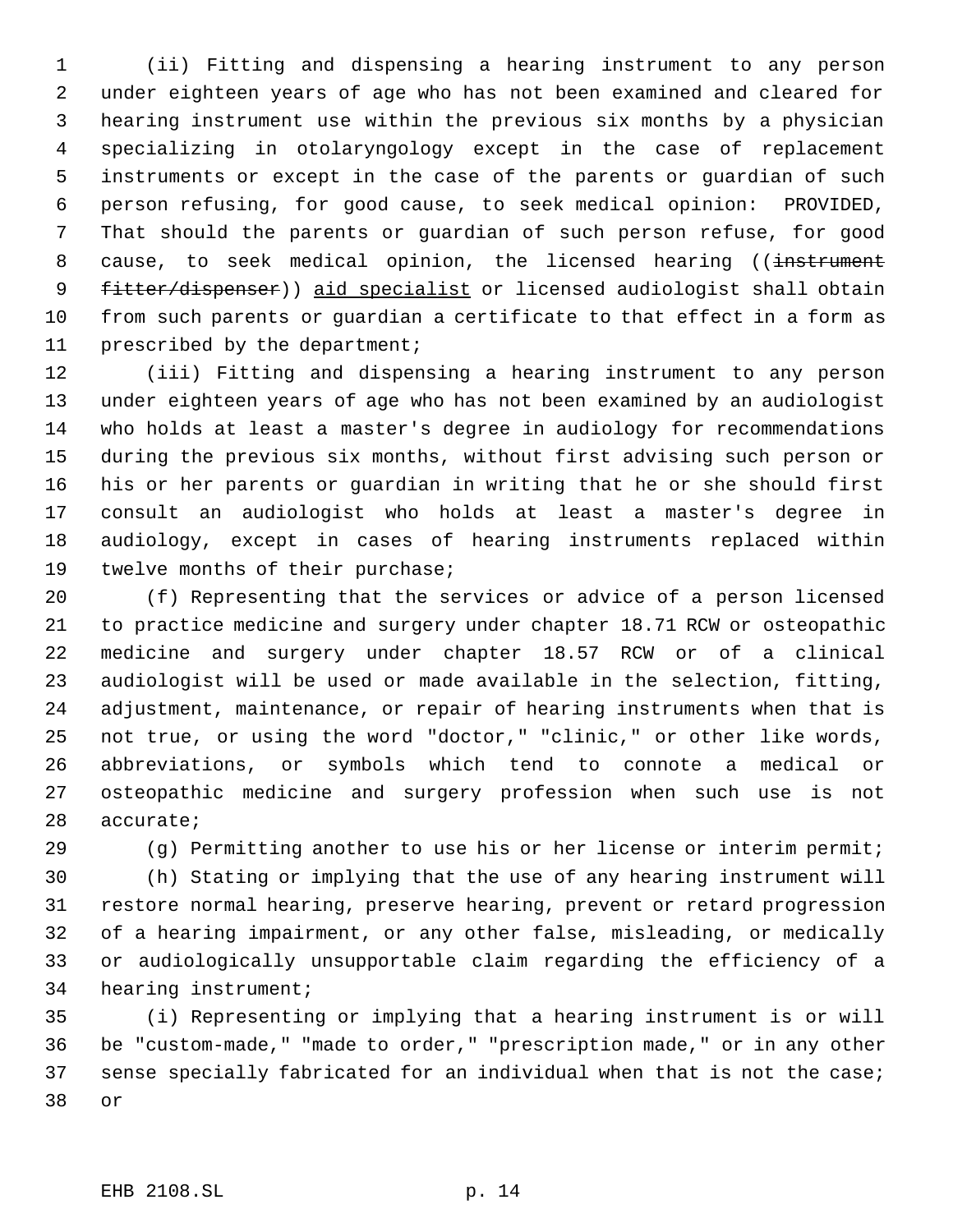(j) Directly or indirectly offering, giving, permitting, or causing to be given, money or anything of value to any person who advised another in a professional capacity as an inducement to influence that person, or to have that person influence others to purchase or contract to purchase any product sold or offered for sale by the hearing ((instrument fitter/dispenser)) aid specialist, audiologist, or interim permit holder, or to influence any person to refrain from dealing in 8 the products of competitors.

 (2) Engaging in any unfair or deceptive practice or unfair method of competition in trade within the meaning of RCW 19.86.020.

 (3) Aiding or abetting any violation of the rebating laws as stated in chapter 19.68 RCW.

 **Sec. 11.** RCW 18.35.140 and 2002 c 310 s 14 are each amended to read as follows:

 The powers and duties of the department, in addition to the powers and duties provided under other sections of this chapter, are as follows:

 (1) To provide space necessary to carry out the examination set 19 forth in RCW 18.35.070 of applicants for hearing ((instrument 20 fitter/dispenser)) aid specialist licenses or audiology licenses.

 (2) To authorize all disbursements necessary to carry out the provisions of this chapter.

 (3) To require the periodic examination of testing equipment, as defined by the board, and to carry out the periodic inspection of facilities or establishments of persons who are licensed under this chapter, as reasonably required within the discretion of the department.

(4) To appoint advisory committees as necessary.

 (5) To keep a record of proceedings under this chapter and a register of all persons licensed or holding interim permits under this chapter. The register shall show the name of every living licensee or 32 interim permit holder for hearing ((instrument fitting/dispensing)) aid specialist, every living licensee or interim permit holder for speech- language pathology, and every living licensee or interim permit holder for audiology, with his or her last known place of residence and the date and number of his or her license or interim permit.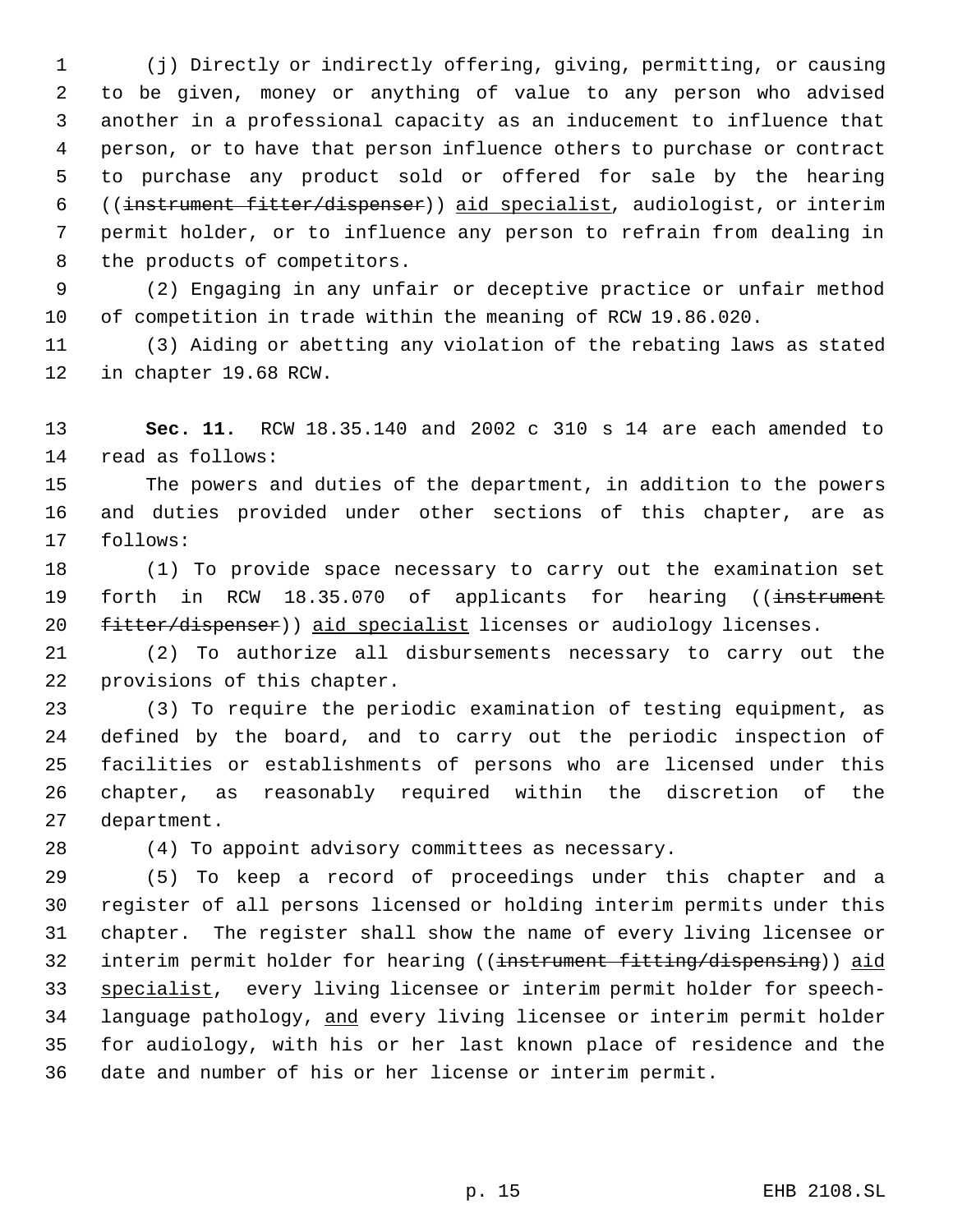**Sec. 12.** RCW 18.35.150 and 2009 c 301 s 5 are each amended to read as follows:

 (1) There is created hereby the board of hearing and speech to 4 govern the three separate professions: Hearing ((instrument 5 fitting/dispensing)) aid specialist, audiology, and speech-language pathology. The board shall consist of eleven members to be appointed by the governor.

 (2) Members of the board shall be residents of this state. Three members shall represent the public and shall have an interest in the rights of consumers of health services, and shall not be or have been a member of, or married to a member of, another licensing board, a licensee of a health occupation board, an employee of a health facility, nor derive his or her primary livelihood from the provision of health services at any level of responsibility. Two members shall 15 be hearing ((instrument-fitter/dispensers)) aid specialists who are licensed under this chapter, have at least five years of experience in the practice of hearing instrument fitting and dispensing, and must be actively engaged in fitting and dispensing within two years of appointment. Two members of the board shall be audiologists licensed under this chapter who have at least five years of experience in the practice of audiology and must be actively engaged in practice within two years of appointment. Two members of the board shall be speech- language pathologists licensed under this chapter who have at least five years of experience in the practice of speech-language pathology and must be actively engaged in practice within two years of appointment. One advisory nonvoting member shall be a speech-language pathology assistant certified in Washington. One advisory nonvoting member shall be a medical physician licensed in the state of Washington.

 (3) The term of office of a member is three years. Of the initial 31 appointments, one hearing ((instrument - fitter/dispenser)) aid specialist, one speech-language pathologist, one audiologist, and one consumer shall be appointed for a term of two years, and one hearing 34 ((instrument-fitter/dispenser)) aid specialist, one speech-language pathologist, one audiologist, and two consumers shall be appointed for a term of three years. Thereafter, all appointments shall be made for expired terms. No member shall be appointed to serve more than two consecutive terms. A member shall continue to serve until a successor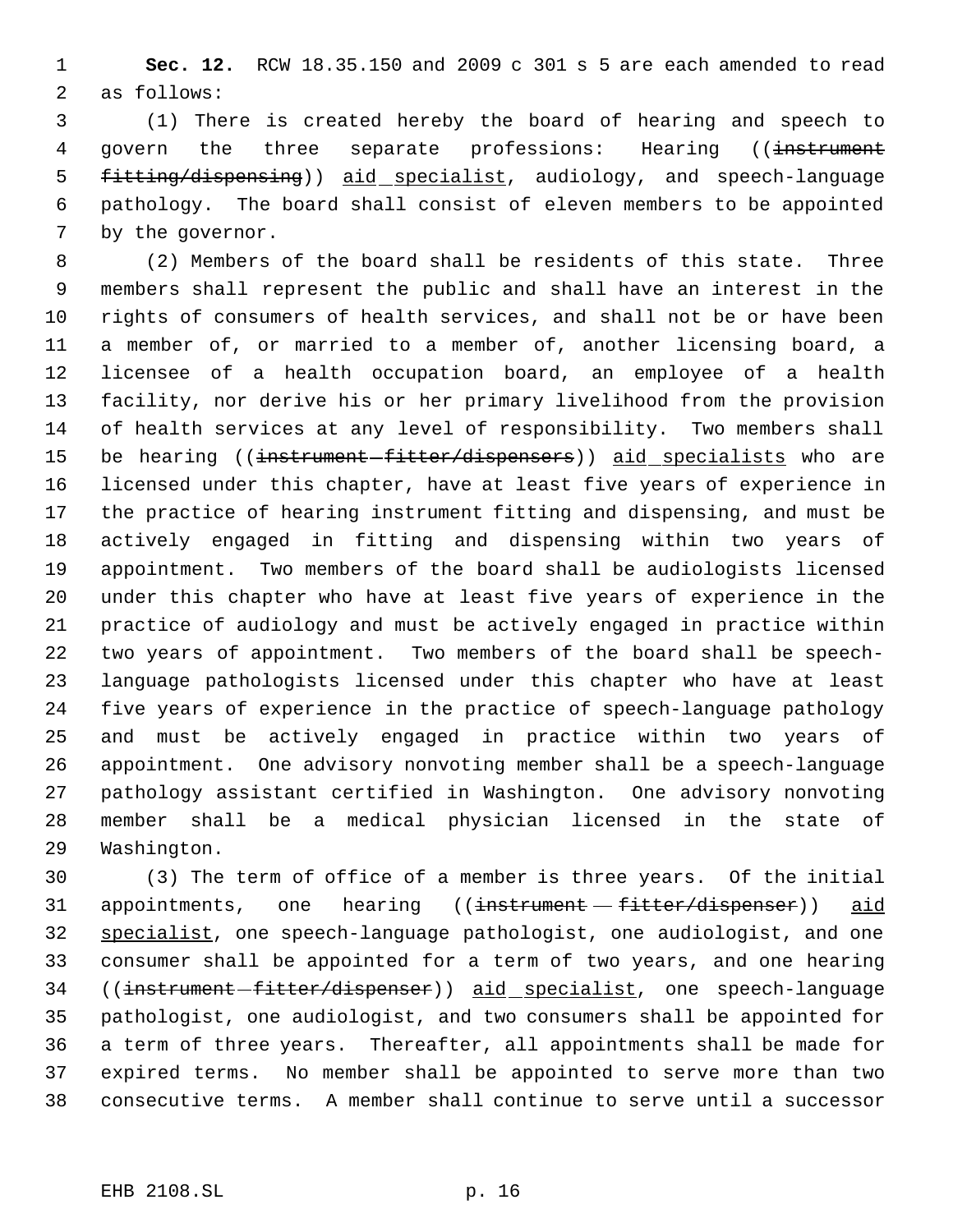has been appointed. The governor shall either reappoint the member or appoint a successor to assume the member's duties at the expiration of his or her predecessor's term. A vacancy in the office of a member shall be filled by appointment for the unexpired term.

5 (4) The chair shall rotate annually among the hearing ((instrument fitter/dispensers)) aid specialists, speech-language pathologists, audiologists, and public members serving on the board. In the absence of the chair, the board shall appoint an interim chair. In event of a tie vote, the issue shall be brought to a second vote and the chair shall refrain from voting.

 (5) The board shall meet at least once each year, at a place, day and hour determined by the board, unless otherwise directed by a majority of board members. The board shall also meet at such other times and places as are requested by the department or by three members of the board. A quorum is a majority of the board. A hearing 16 ((instrument - fitter/dispenser)) aid specialist, speech-language pathologist, and audiologist must be represented. Meetings of the board shall be open and public, except the board may hold executive sessions to the extent permitted by chapter 42.30 RCW.

 (6) Members of the board shall be compensated in accordance with RCW 43.03.240 and shall be reimbursed for their travel expenses in accordance with RCW 43.03.050 and 43.03.060.

 (7) The governor may remove a member of the board for cause at the recommendation of a majority of the board.

 **Sec. 13.** RCW 18.35.161 and 2010 c 65 s 4 are each amended to read as follows:

The board shall have the following powers and duties:

 (1) To establish by rule such minimum standards and procedures in the fitting and dispensing of hearing instruments as deemed appropriate and in the public interest;

 (2) To adopt any other rules necessary to implement this chapter 32 and which are not inconsistent with it;

 (3) To develop, approve, and administer or supervise the administration of examinations to applicants for licensure under this chapter;

 (4) To require a licensee or interim permit holder to make restitution to any individual injured by a violation of this chapter or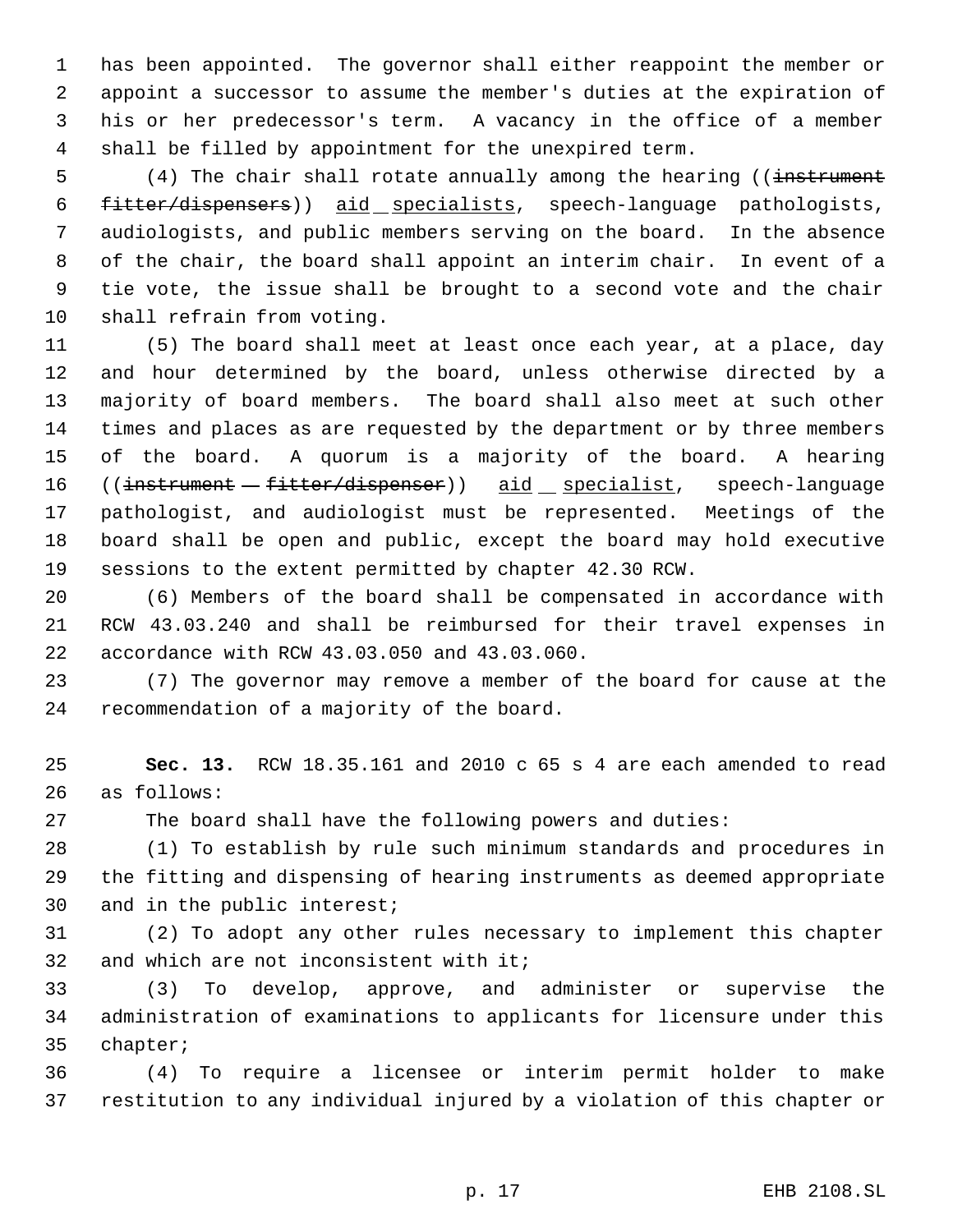chapter 18.130 RCW, the uniform disciplinary act. The authority to require restitution does not limit the board's authority to take other action deemed appropriate and provided for in this chapter or chapter 18.130 RCW;

 (5) To pass upon the qualifications of applicants for licensure or interim permits and to certify to the secretary;

 (6) To recommend requirements for continuing education and continuing competency requirements as a prerequisite to renewing a 9 license or certification under this chapter;

 (7) To keep an official record of all its proceedings. The record is evidence of all proceedings of the board that are set forth in this record;

 (8) To adopt rules, if the board finds it appropriate, in response to questions put to it by professional health associations, hearing 15 ((instrument-fitter/dispensers-or)) aid specialists, audiologists, speech-language pathologists, interim permit holders, and consumers in this state; and

 (9) To adopt rules relating to standards of care relating to 19 hearing ((instrument - fitter/dispensers)) aid specialists or audiologists, including the dispensing of hearing instruments, and relating to speech-language pathologists, including dispensing of communication devices.

 **Sec. 14.** RCW 18.35.185 and 2002 c 310 s 19 are each amended to read as follows:

 (1) In addition to any other rights and remedies a purchaser may have, the purchaser of a hearing instrument shall have the right to rescind the transaction for other than the licensed hearing 28 ((instrument fitter/dispenser)) aid specialist, licensed audiologist, or interim permit holder's breach if:

 (a) The purchaser, for reasonable cause, returns the hearing 31 instrument or holds it at the licensed hearing ((instrument 32 fitter/dispenser)) aid specialist, licensed audiologist, or interim permit holder's disposal, if the hearing instrument is in its original condition less normal wear and tear. "Reasonable cause" shall be defined by the board but shall not include a mere change of mind on the part of the purchaser or a change of mind related to cosmetic concerns of the purchaser about wearing a hearing instrument; and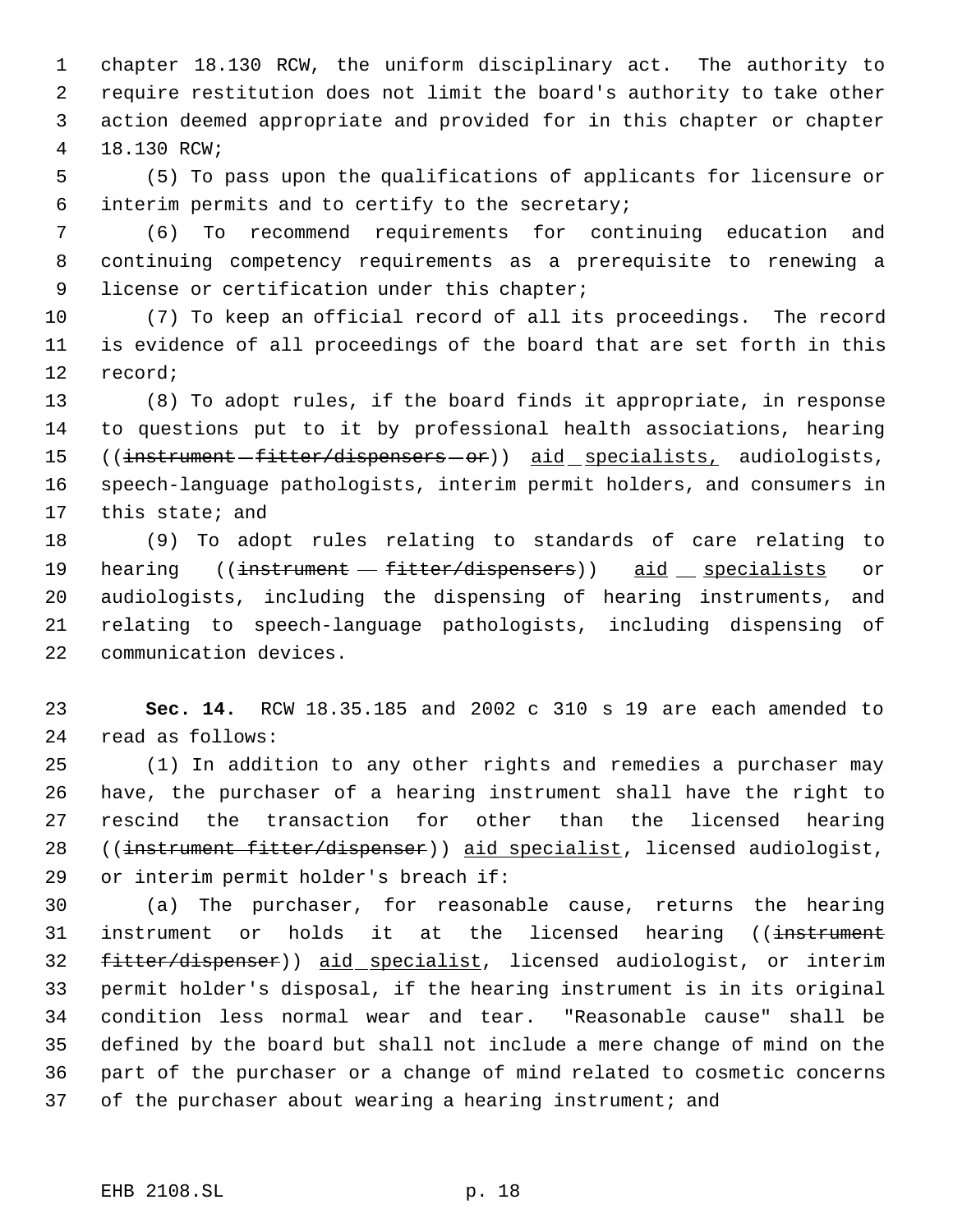(b) The purchaser sends notice of the cancellation by certified mail, return receipt requested, to the establishment employing the 3 licensed hearing ((<del>instrument fitter/dispenser</del>)) aid specialist, licensed audiologist, or interim permit holder at the time the hearing instrument was originally purchased, and the notice is posted not later than thirty days following the date of delivery, but the purchaser and 7 the licensed hearing ((instrument-fitter/dispenser)) aid specialist, licensed audiologist, or interim permit holder may extend the deadline for posting of the notice of rescission by mutual, written agreement. In the event the hearing instrument develops a problem which qualifies as a reasonable cause for recision or which prevents the purchaser from evaluating the hearing instrument, and the purchaser notifies the 13 establishment employing the licensed hearing ((instrument 14 fitter/dispenser)) aid specialist, licensed audiologist, or interim permit holder of the problem during the thirty days following the date of delivery and documents such notification, the deadline for posting the notice of rescission shall be extended by an equal number of days as those between the date of the notification of the problem to the date of notification of availability for redeliveries. Where the 20 hearing instrument is returned to the licensed hearing ((instrument 21 fitter/dispenser)) aid specialist, licensed audiologist, or interim permit holder for any inspection for modification or repair, and the 23 licensed hearing ((instrument - fitter/dispenser)) aid specialist, licensed audiologist, or interim permit holder has notified the purchaser that the hearing instrument is available for redelivery, and where the purchaser has not responded by either taking possession of 27 the hearing instrument or instructing the licensed hearing ((instrument 28 fitter/dispenser)) aid specialist, licensed audiologist, or interim permit holder to forward it to the purchaser, then the deadline for giving notice of the recision shall extend no more than seven working days after this notice of availability.

 (2) If the transaction is rescinded under this section or as otherwise provided by law and the hearing instrument is returned to the 34 licensed hearing ((<del>instrument fitter/dispenser</del>)) aid specialist, licensed audiologist, or interim permit holder, the licensed hearing ((instrument fitter/dispenser)) aid specialist, licensed audiologist, or interim permit holder shall refund to the purchaser any payments or deposits for that hearing instrument. However, the licensed hearing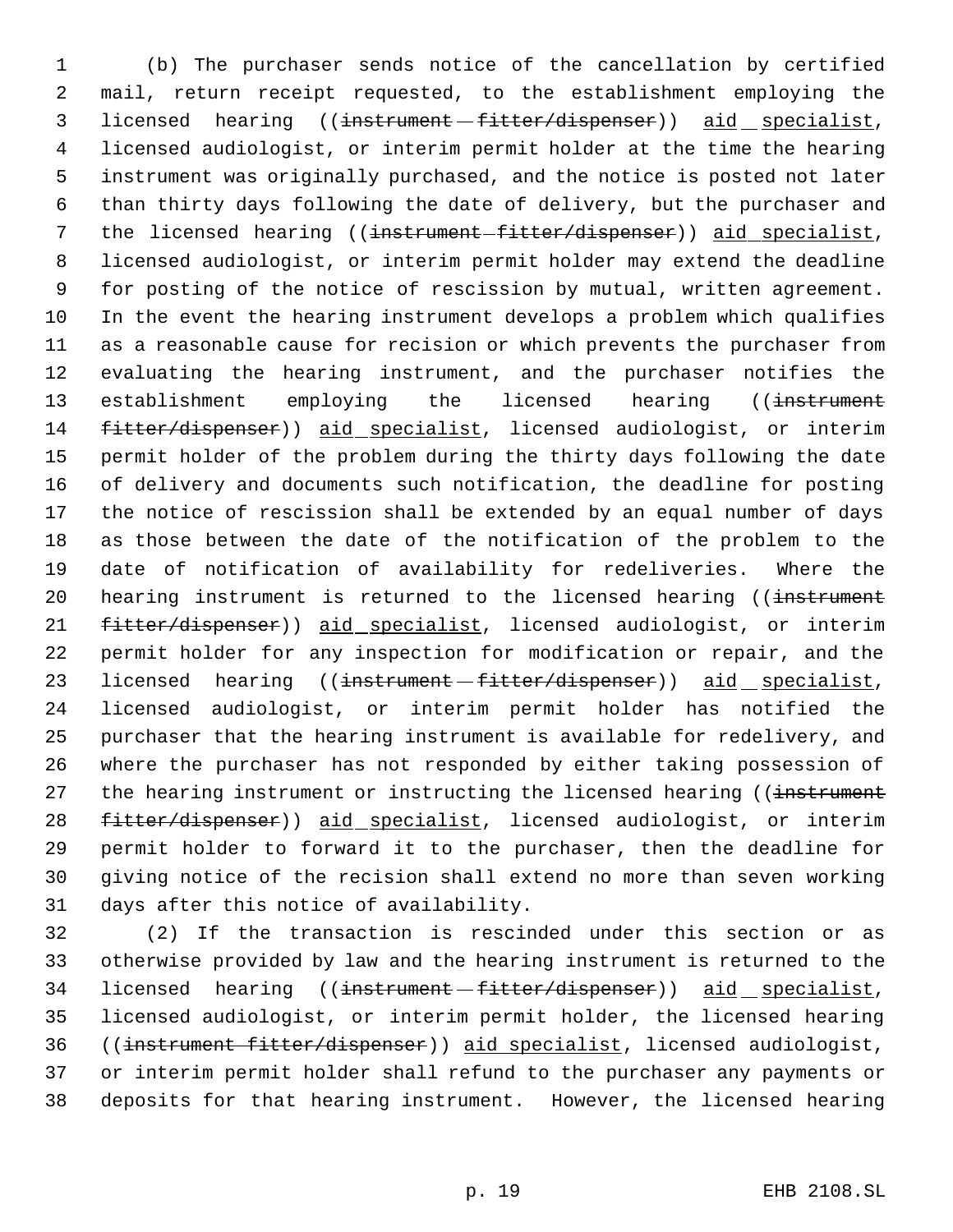((instrument fitter/dispenser)) aid specialist, licensed audiologist, or interim permit holder may retain, for each hearing instrument, fifteen percent of the total purchase price or one hundred twenty-five dollars, whichever is less. After December 31, 1996, the recision amount shall be determined by the board. The licensed hearing ((instrument fitter/dispenser)) aid specialist, licensed audiologist, or interim permit holder shall also return any goods traded in contemplation of the sale, less any costs incurred by the licensed 9 hearing ((instrument - fitter/dispenser)) aid specialist, licensed audiologist, or interim permit holder in making those goods ready for resale. The refund shall be made within ten business days after the rescission. The buyer shall incur no additional liability for such rescission.

 (3) For the purposes of this section, the purchaser shall have recourse against the bond held by the establishment entering into a purchase agreement with the buyer, as provided by RCW 18.35.240.

 **Sec. 15.** RCW 18.35.195 and 2006 c 263 s 802 are each amended to read as follows:

 (1) This chapter shall not apply to military or federal government employees.

(2) This chapter does not prohibit or regulate:

 (a) Fitting or dispensing by students enrolled in a board-approved 23 program who are directly supervised by a licensed hearing ((instrument 24 fitter/dispenser)) aid specialist, a licensed audiologist under the provisions of this chapter, or an instructor at a two-year hearing ((instrument fitter/dispenser)) aid specialist degree program that is approved by the board;

28 (b) Hearing ((<del>instrument fitter/dispensers</del>)) aid specialists, speech-language pathologists, or audiologists of other states, territories, or countries, or the District of Columbia while appearing as clinicians of bona fide educational seminars sponsored by speech-32 language pathology, audiology, hearing ((instrument fitter/dispenser)) 33 aid specialist, medical, or other healing art professional associations so long as such activities do not go beyond the scope of practice defined by this chapter; and

 (c) The practice of audiology or speech-language pathology by persons certified by the Washington professional educator standards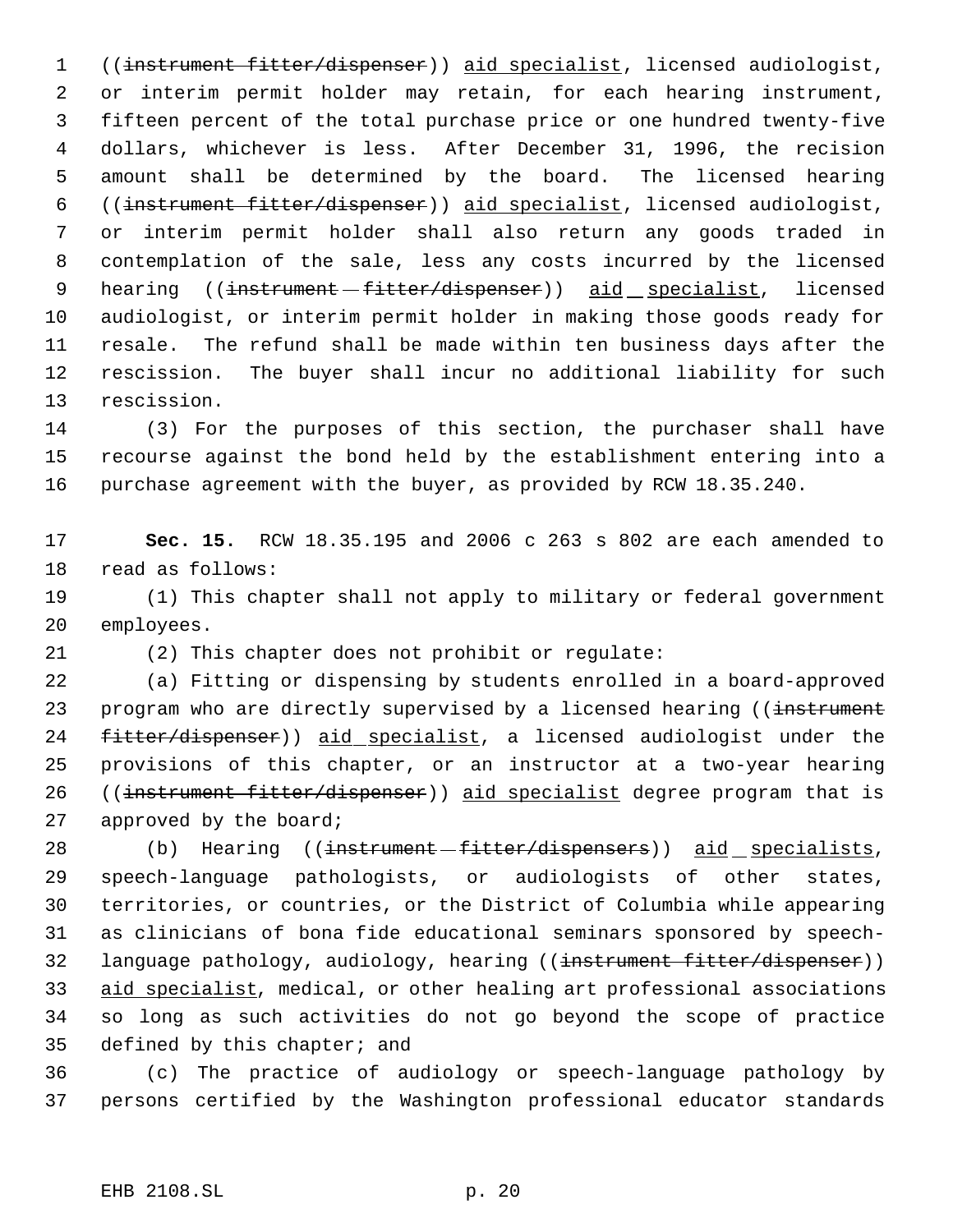board as educational staff associates, except for those persons electing to be licensed under this chapter. However, a person certified by the board as an educational staff associate who practices outside the school setting must be a licensed audiologist or licensed speech-language pathologist.

 **Sec. 16.** RCW 18.35.205 and 2009 c 301 s 6 are each amended to read as follows:

 The legislature finds that the public health, safety, and welfare 9 would best be protected by uniform requlation of hearing ((instrument 10 fitter/dispensers)) aid specialists, speech-language pathologists, speech-language pathology assistants, audiologists, and interim permit holders throughout the state. Therefore, the provisions of this 13 chapter relating to the licensing of hearing ((instrument 14 fitter/dispensers)) aid specialists, speech-language pathologists, and audiologists, the certification of speech-language pathology assistants, and regulation of interim permit holders and their respective establishments or facilities is exclusive. No political subdivision of the state of Washington within whose jurisdiction a 19 hearing ((instrument fitter/dispenser)) aid specialist, audiologist, or speech-language pathologist establishment or facility is located may require any registrations, bonds, licenses, certificates, or interim permits of the establishment or facility or its employees or charge any fee for the same or similar purposes: PROVIDED, HOWEVER, That nothing herein shall limit or abridge the authority of any political subdivision to levy and collect a general and nondiscriminatory license fee levied on all businesses, or to levy a tax based upon the gross business conducted by any firm within the political subdivision.

 **Sec. 17.** RCW 18.35.240 and 2002 c 310 s 24 are each amended to read as follows:

 (1) Every individual engaged in the fitting and dispensing of hearing instruments shall be covered by a surety bond of ten thousand dollars or more, for the benefit of any person injured or damaged as a result of any violation by the licensee or permit holder, or their employees or agents, of any of the provisions of this chapter or rules adopted by the secretary.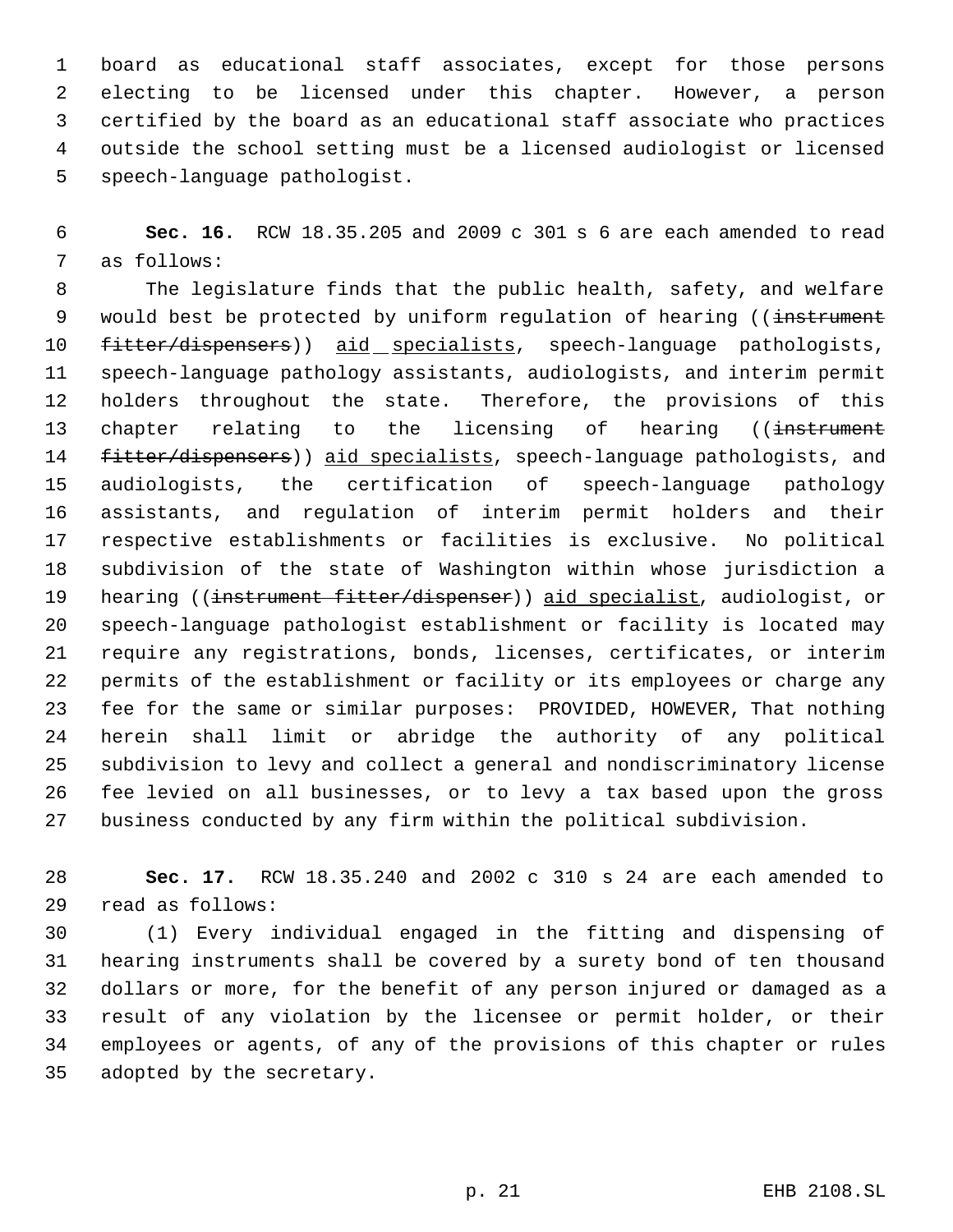(2) In lieu of the surety bond required by this section, the licensee or permit holder may deposit cash or other negotiable security in a banking institution as defined in chapter 30.04 RCW or a credit union as defined in chapter 31.12 RCW. All obligations and remedies relating to surety bonds shall apply to deposits and security filed in lieu of surety bonds.

 (3) If a cash deposit or other negotiable security is filed, the licensee or permit holder shall maintain such cash or other negotiable security for one year after discontinuing the fitting and dispensing of hearing instruments.

 (4) Each invoice for the purchase of a hearing instrument provided to a customer must clearly display on the first page the bond number covering the licensee or interim permit holder responsible for fitting/dispensing the hearing instrument.

15 (5) All licensed hearing ((instrument-fitter/dispensers)) aid 16 specialists, licensed audiologists, and permit holders must verify compliance with the requirement to hold a surety bond or cash or other negotiable security by submitting a signed declaration of compliance upon annual renewal of their license or permit. Up to twenty-five percent of the credential holders may be randomly audited for surety bond compliance after the credential is renewed. It is the credential holder's responsibility to submit a copy of the original surety bond or bonds, or documentation that cash or other negotiable security is held in a banking institution during the time period being audited. Failure to comply with the audit documentation request or failure to supply acceptable documentation within thirty days may result in disciplinary action.

 **Sec. 18.** RCW 18.35.260 and 2009 c 301 s 7 are each amended to read as follows:

30 (1) A person who is not a licensed hearing ((instrument 31 fitter/dispenser)) aid specialist may not represent himself or herself as being so licensed and may not use in connection with his or her name the words "licensed hearing instrument fitter/dispenser," "hearing instrument specialist," or "hearing aid fitter/dispenser," or a variation, synonym, word, sign, number, insignia, coinage, or whatever expresses, employs, or implies these terms, names, or functions of a 37 licensed hearing ((instrument fitter/dispenser)) aid specialist.